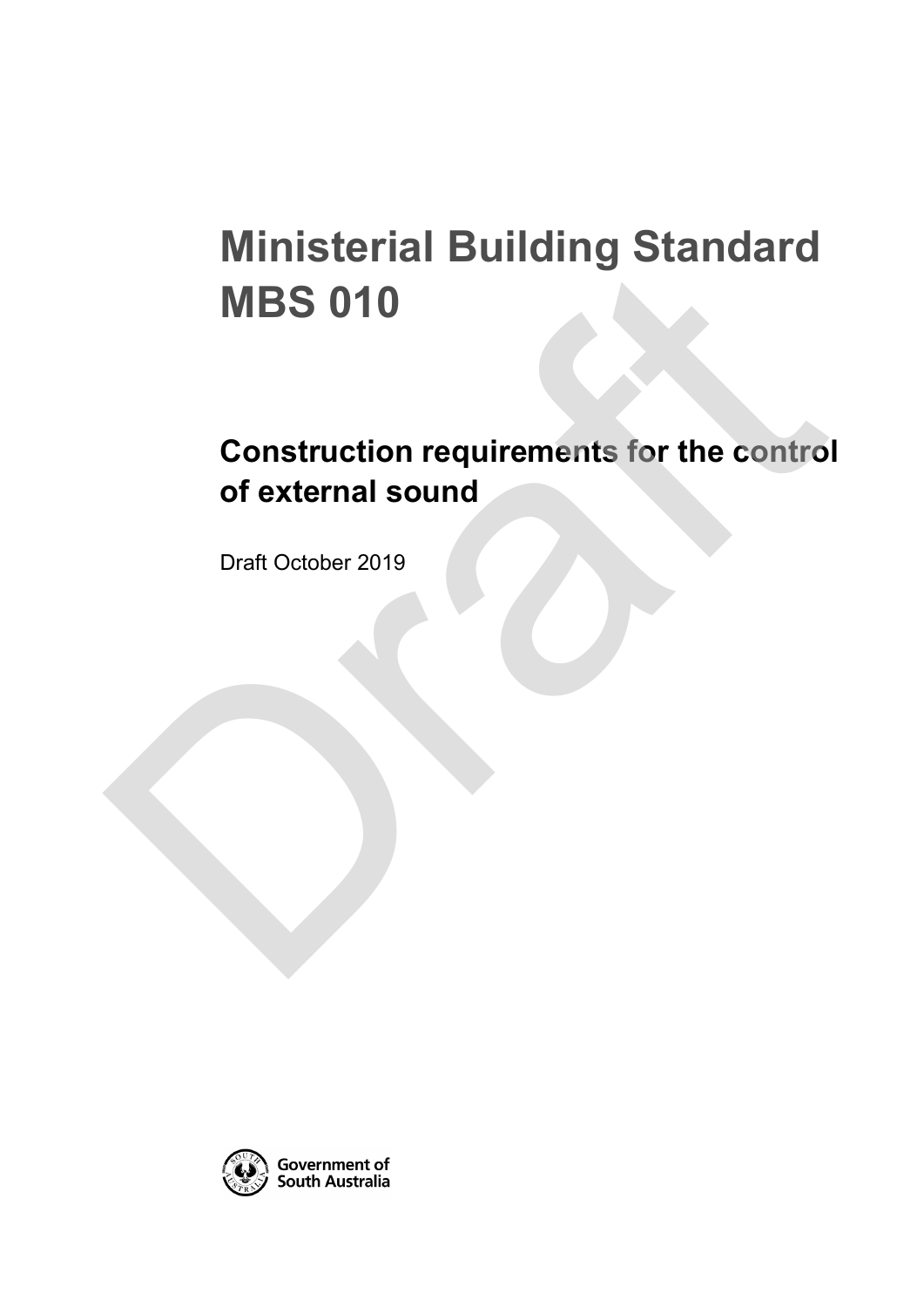KNet #14129702

Published by: Department Planning Transport and Infrastructure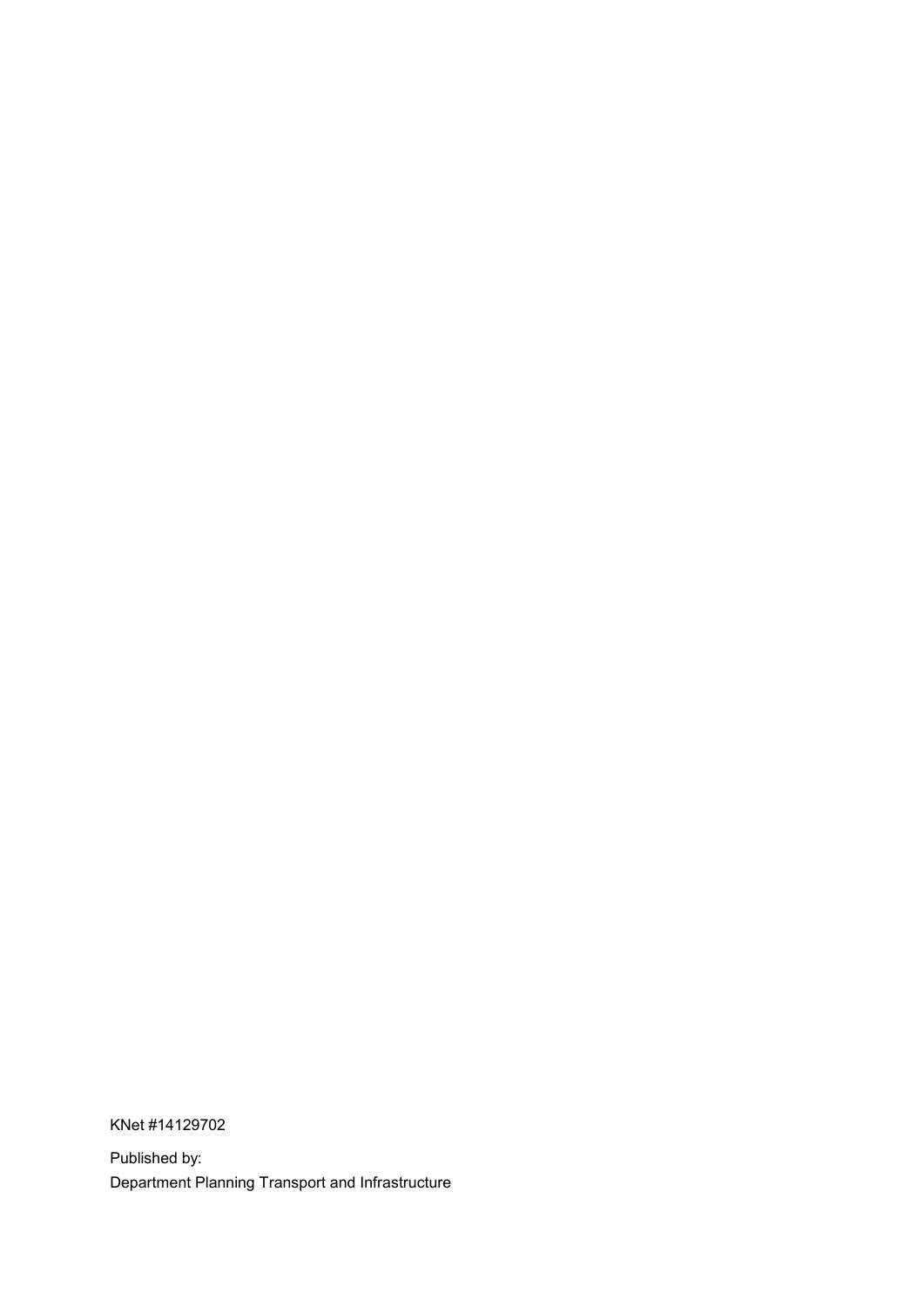# **1.0 SCOPE AND APPLICATION**

- **1.1** This Standard is published as a Ministerial Building Standard under the *Planning, Development and Infrastructure Act 2016* (the *Act*) and must be read in conjunction with the requirements of the *Act*  and the Planning, Development and Infrastructure (General) Regulations 2017 *(*the Regulations*)*.
- **1.2** This Standard contains provisions for reducing the intrusion of unacceptable levels of sound into habitable rooms of residential buildings.
- **1.3** The provisions in this Standard apply to-
	- (a) a new Class 1, 2 or 3 building, a Class 4 part of a building and a Class 9c aged care building (as defined in the *Building Code*) located within a *noise attenuation area*, identified as such in a Noise and Emissions Overlay to the Planning and Design Code; and
	- (b) an addition to a Class 1, 2, 3 building, a Class 4 part of a building or a Class 9c aged care building, which contains a *habitable room* located within a *noise attenuation area,* identified as such in a Noise and Emissions Overlay to the Planning and Design Code.
- **1.4** The requirements of this Standard are additional to those required by the *Building Code* and do not override any of the *Building Code* provisions.

# **2.0 PERFORMANCE REQUIREMENTS**

**2.1** To prevent loss of amenity for the occupants of a residential building located within a *noise attenuation area*, the *building envelope* and any mechanical ventilation system must provide attenuation to reduce the intrusion of external airborne sound from a *designated sound source* or from increased sound levels that arise in mixed land use areas*,* to an acceptable level within *habitable rooms*.

### **3.0 VERIFICATION METHOD**

#### **3.1 Sound transmission through the** *building envelope*

Compliance with performance requirement **2.1** to avoid the transmission of airborne sound through the *building envelope* is verified when the level of attenuation provided by the *building envelope* and its ventilation system is sufficient to provide internal sound levels not exceeding the internal sound criteria values stated in **Table 3.1 or Table 3.2.**

|                          | Internal sound criteria                                                              |                                                           |  |  |
|--------------------------|--------------------------------------------------------------------------------------|-----------------------------------------------------------|--|--|
| Type of room             | Building design target averaged over<br>the total number of rooms in the<br>building | Maximum allowable for individual rooms<br>in the building |  |  |
| <b>Bedrooms</b>          | 30 $dB(A)$ Leq, night                                                                | $35 dB(A)$ Leq, night                                     |  |  |
| Other habitable<br>rooms | 35 $dB(A)$ Leg, night                                                                | 40 $dB(A)$ Leg, night                                     |  |  |

#### **Table 3.1 - Internal sound criteria for sound intrusion from road and rail**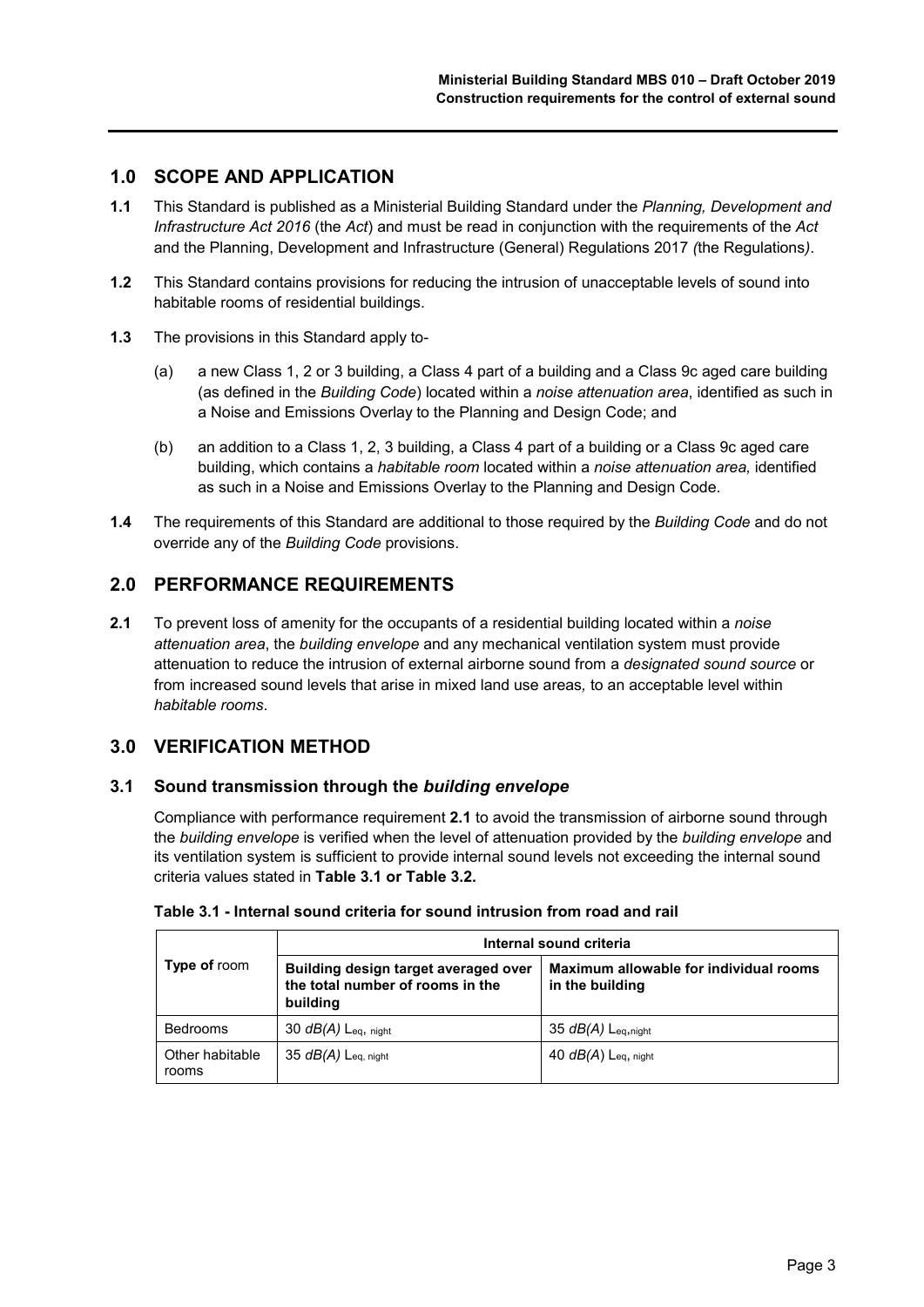#### **Table 3.2** - **Internal sound criteria for sound intrusion from existing entertainment venues**

| Type of room                             | Internal sound criteria                                                                         |
|------------------------------------------|-------------------------------------------------------------------------------------------------|
| Bedrooms and<br>other habitable<br>rooms | 43 dB(A) L <sub>eg</sub> , in any one-third octave band between and including 31.5Hz and 125Hz. |

# **4.0 SOUND TRANSMISSION AND INSULATION**

#### **4.1 Deemed-to-Satisfy Provisions**

Where a *Deemed-to-Satisfy Solution* is proposed, performance requirement **2.1** will be satisfied by complying with the sound insulation requirements of this section and the relevant acceptable construction practices in section **5.0.**

### **4.2 Application**

The *Deemed-to-Satisfy Provisions* of this section and section **5.0** apply to Class 2, 3, 4 buildings and Class 9c buildings exposed to noise from road and rail corridors and mixed land use areas.

A part of a *building envelope* or a mechanical ventilation system is exposed to a *designated sound source* if it is-

- (a) located within a prescribed *separation distance* from a *designated sound source* as set out in **Tables 4.1, 4.2** or **4.3**; or
- (b) located within 65m of an existing *entertainment venue*; and
- (c) a straight line can be drawn between a part of the *building envelope* and the *designated sound source* that is not obstructed by-
	- (i) another part of the building having a minimum  $(R_W+C_{tr})$  of **40**, or
	- (ii) another building; or
	- (iii) a noise barrier.

#### **4.3 Sound exposure categories**

- 4.3.1 *Transport corridors* The *sound exposure category of* a *building envelope* exposed to a *designated sound source* is determined for a *transport corridor* according to its noise category and the distance the building is located from the *designated sound source* as set out in Tables **4.1** and **4.2** for road corridors and Table **4.3** for rail corridors.
- 4.3.2 *Entertainment venues* The *sound exposure category* for the *building envelope* of a building located within 65m of an *entertainment venue* is to be taken as **5.**
- 4.3.3 **Mixed land use areas** *-* The *sound exposure category* for the *building envelope* of a building located within a *mixed land use area* is to be taken as 1.
- 4.3.4 **Multiple** *sound exposure categories* For a *building envelope* or part of a *building envelope* having multiple *sound exposure categories,* the *required* category to be applied is the most stringent one resulting from the application of Tables **4.1, 4.2** or **4.3** as relevant to the noise category.
- 4.3.5 **Shielding**  Where a part of a building facade is not exposed to a *designated sound source* but adjoins another part that is exposed, the part that is not exposed must have a *sound exposure category* one category less than that *required* for the exposed part.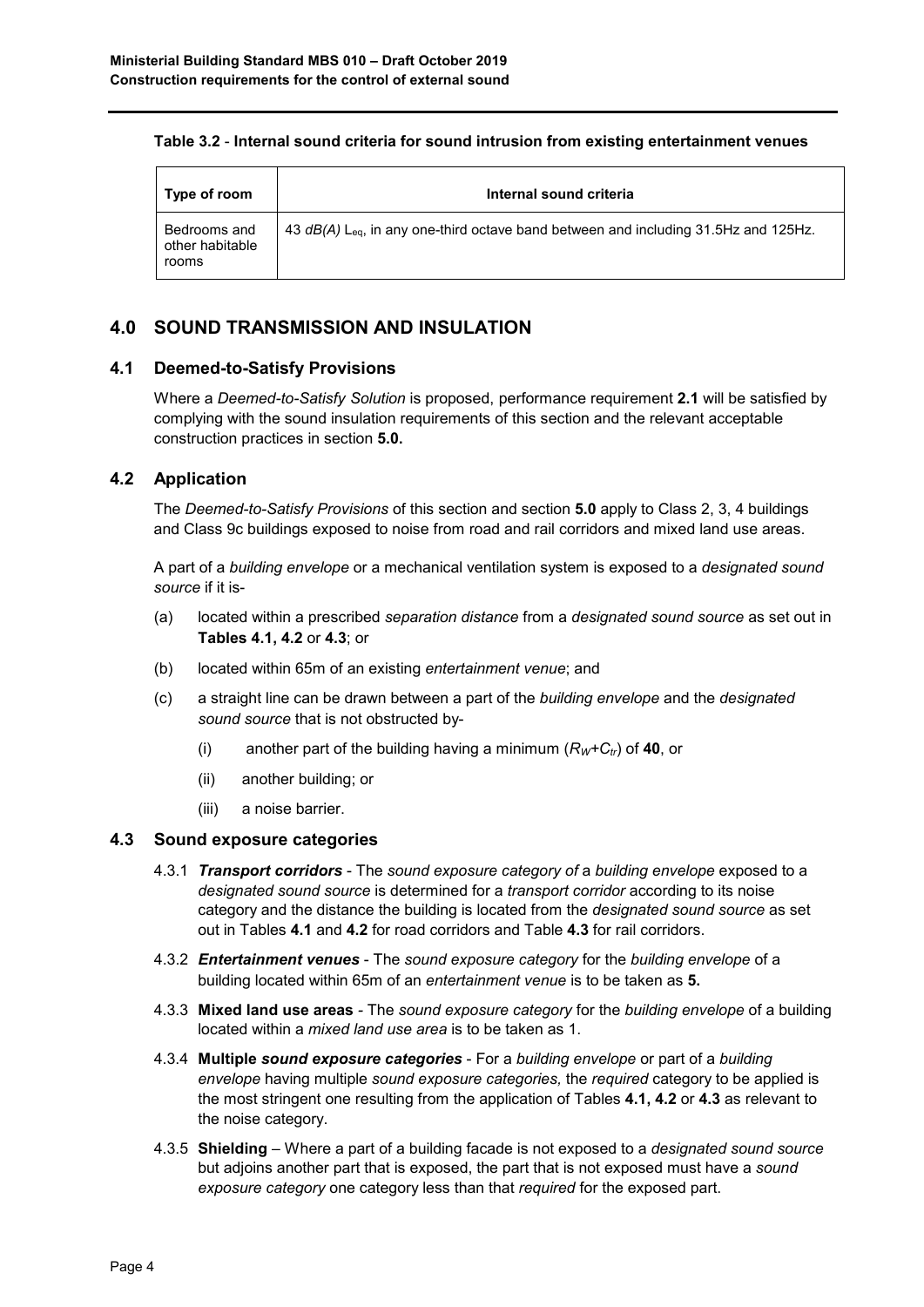- 4.3.6 **Non-***habitable rooms* **adjoining** *habitable rooms* **-** non-*habitable rooms* adjoining *habitable rooms*, which are bounded by a part of the building façade exposed to a *designated sound source* must either-
	- (a) be completely separated from the *habitable room* with walls and doors having an *Rw* of not less than **40** and any doors therein having an *Rw* of not less than **30**; or
	- (b) be included in the *habitable room* and the most stringent *sound exposure category* resulting from the application of Tables **4.1**, **4.2** or **4.3** must be used.

| Sound<br>exposure<br>category | <b>Separation from</b><br><b>Type A Road (metres)</b> |               |               | <b>Separation from</b><br><b>Type B Road (metres)</b> |               |               |  |
|-------------------------------|-------------------------------------------------------|---------------|---------------|-------------------------------------------------------|---------------|---------------|--|
|                               | <b>Maximum Road Speed limit [km/h]</b>                |               |               | Maximum Road Speed limit [km/h]                       |               |               |  |
|                               | $50 - 60$                                             | 70-90         | 100-110       | 70-90<br>$50 - 60$                                    |               | $100 - 110$   |  |
| 1                             | 60 < 100m                                             | 95 < 150m     | $130 < 200$ m | 35 < 60m                                              | 55 < 95m      | 75 < 130m     |  |
| $\mathbf{2}$                  | 35 < 60m                                              | $45 < 95$ m   | 60 < 130m     | 20 < 35m<br>30 < 55m                                  |               | 35 < 75m      |  |
| 3                             | 15 < 35m                                              | 25 < 45m      | 35 < 60m      | 10 < 20m                                              | 15 < 30m      | 20 < 35m      |  |
| 4                             | less than 15m                                         | 10 < 25m      | 15 < 35m      | less than 10m                                         | less than 15m | 10 < 20m      |  |
| 5                             | N/A                                                   | less than 10m | less than 15m | N/A                                                   | N/A           | less than 10m |  |

**Table 4.1 -** *Exposure according to noise category* **-** *Type A* **and** *Type B roads*

#### **Table 4.2 –** *Sound exposure category – Type R roads*

| Sound                | <b>Separation from</b><br><b>Type R Road (metres)</b> |               |               |  |  |
|----------------------|-------------------------------------------------------|---------------|---------------|--|--|
| exposure<br>category | Maximum Road Speed limit [km/h]                       |               |               |  |  |
|                      | $50 - 60$                                             | $70 - 90$     | 100-110       |  |  |
| 1                    | 25 < 35m                                              | 35 < 55m      | 40 < 75m      |  |  |
| $\mathbf{2}$         | 10 < 25m                                              | 15 < 35m      | 20 < 40m      |  |  |
| 3                    | less than 10m                                         | less than 15m | 10 < 20m      |  |  |
| 4                    | N/A                                                   | N/A           | less than 10m |  |  |
| 5                    | N/A                                                   | N/A           | N/A           |  |  |

*Note – For the purposes of Tables 4.1 and 4.2, the speed limit applicable to the building is the speed limit at the point on the transport corridor at which the separation distance is measured and assessed.*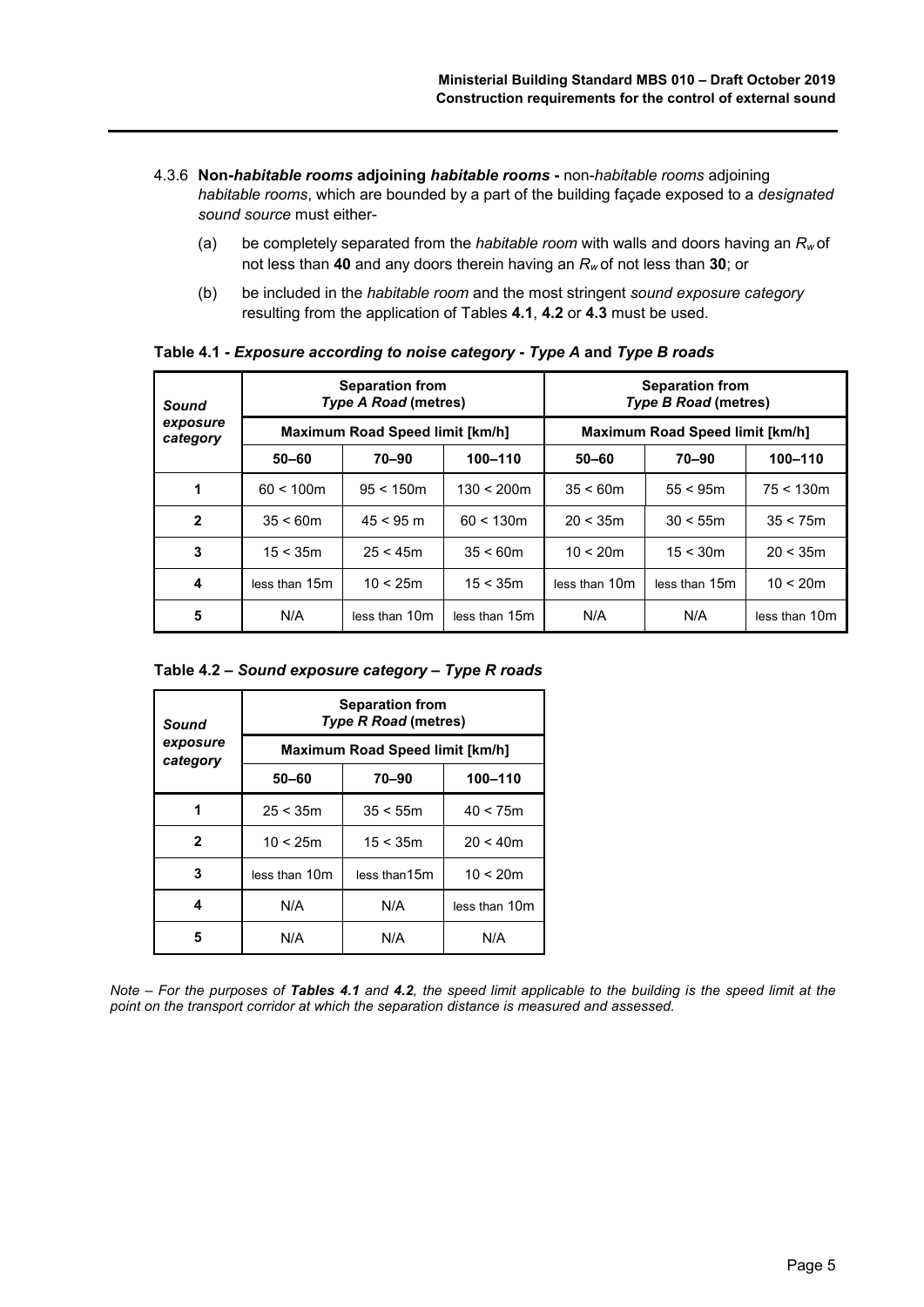| Sound<br>exposure<br>category | <b>Separation from Tram line</b><br>(metres) | <b>Separation from Train line</b><br>(metres) |
|-------------------------------|----------------------------------------------|-----------------------------------------------|
| 1                             | 10 < 20m                                     | $25 < 50 \text{ m}$                           |
| $\mathbf{2}$                  | less than 10m*                               | 10 < 25 m                                     |
| 3                             | N/A                                          | less than $10 \text{ m}^*$                    |
| 4                             | N/A                                          | N/A                                           |
| 5                             | N/A                                          | N/A                                           |

**Table 4.3 –** *Sound exposure category* **– Rail**

*\*Note - This Specification does not consider ground-borne vibration from road or rail sound sources. Buildings closer than 10m to a road or 20m to a rail line, may be exposed to perceptible ground vibration. Advice on ways to reduce the effects of unacceptable ground vibration should be sought from a professional acoustic engineer.*

*N/A – Not applicable*

### **4.4 Determination of airborne sound insulation ratings**

A form of construction required to have an airborne sound insulation rating must-

- (a) have the *required* value for weighted sound reduction index (*Rw*) or weighted sound reduction index with spectrum adaptation term  $(R_w + C_t)$  not less than the relevant rating set out in Tables **4.4** and **4.5** for the relevant *sound exposure category* of the particular *designated sound* source, determined in accordance with AS/NZS ISO 717.1 using results from laboratory measurements; or
- (b) comply with the acceptable construction practices in section **5.0** that will achieve the *required*  value for weighted sound reduction index (*Rw*) or weighted sound reduction index with spectrum adaptation term  $(R_w + C_t)$  set out in Table 4.4 for the relevant *sound exposure category*.

### **4.5 Sound insulation requirements**

Table **4.4** sets out the *required* value for weighted sound reduction index (*Rw*) or weighted sound reduction index with spectrum adaptation term  $(R_w + C_{tr})$  for sound insulation of building elements that are deemed to provide the required attenuation to meet the internal sound criteria levels required by Table **3.1.**

| Sound<br>exposure<br>category | Sound insulation requirements                  |                                             |  |  |
|-------------------------------|------------------------------------------------|---------------------------------------------|--|--|
|                               | External walls                                 | $R_W$ + $C_{tr}$ 40 for all habitable rooms |  |  |
| 1                             | Windows and external glass doors               | See Table 4.5                               |  |  |
|                               | Mechanical ventilation systems                 | Rw25                                        |  |  |
|                               | <b>Ground Floor</b>                            | $R_W$ + $C_{tr}$ 45 for all habitable rooms |  |  |
| $\mathbf{2}$                  | External walls                                 | $R_W$ + $C_{tr}$ 45 for all habitable rooms |  |  |
|                               | Windows and external glass doors               | See Table 4.5                               |  |  |
|                               | External doors other than external glass doors | Rw 27 for all habitable rooms               |  |  |

**Table 4.4 – Acoustic requirements for building elements**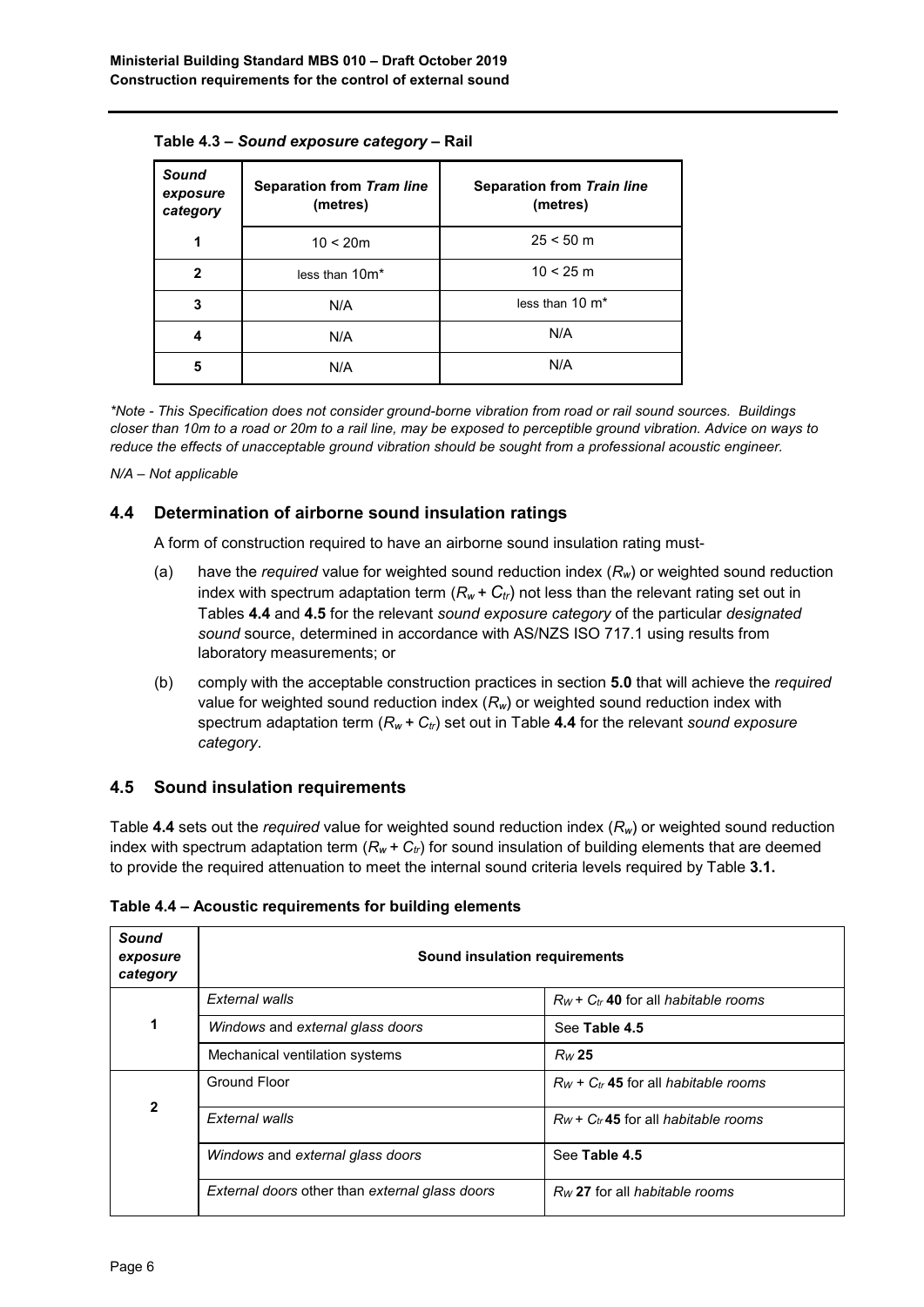| <b>Sound</b><br>exposure<br>category | Sound insulation requirements                                              |                                                                                                                                    |  |  |  |  |
|--------------------------------------|----------------------------------------------------------------------------|------------------------------------------------------------------------------------------------------------------------------------|--|--|--|--|
|                                      | Roof and ceilings of bedrooms                                              | $R_W$ + $C_{tr}$ 35                                                                                                                |  |  |  |  |
|                                      | Mechanical ventilation systems                                             | $R_W$ 25                                                                                                                           |  |  |  |  |
|                                      | <b>Ground Floor</b>                                                        | $R_W$ + $C_V$ 50 for all habitable rooms                                                                                           |  |  |  |  |
| 3                                    | <b>External walls</b>                                                      | $R_W$ + $C_{tr}$ 50 for all habitable rooms                                                                                        |  |  |  |  |
|                                      | Windows and external glass doors                                           | See Table 4.5                                                                                                                      |  |  |  |  |
|                                      | External doors, other than external glass doors, to all<br>habitable rooms | $R_W$ 30                                                                                                                           |  |  |  |  |
|                                      | Roof and Ceilings                                                          | $R_W$ + $C_{tr}$ 40 for bedrooms<br>$R_W$ + $C_{tr}$ 35 all other habitable rooms                                                  |  |  |  |  |
|                                      | Mechanical ventilation systems                                             | $R_W$ 30                                                                                                                           |  |  |  |  |
| 4                                    | <b>Ground Floor</b>                                                        | $R_W + C_t$ 50 for all habitable rooms                                                                                             |  |  |  |  |
|                                      | <b>External walls</b>                                                      | $R_W$ + $C_{tr}$ 50 for all habitable rooms                                                                                        |  |  |  |  |
|                                      | Windows and external glass doors                                           | External glass doors are not permitted in<br>bedrooms. For elsewhere see Table 4.5                                                 |  |  |  |  |
|                                      | External doors other than external glass doors                             | Rw 30 to all habitable rooms other than<br>bedrooms                                                                                |  |  |  |  |
|                                      | Roof and Ceilings                                                          | $R_W$ + $C_{tr}$ 45 for bedrooms<br>$R_W$ + $C_{tr}$ 40 for all other habitable rooms                                              |  |  |  |  |
|                                      | Mechanical ventilation systems                                             | $R_W$ 35 and complying with 5.7                                                                                                    |  |  |  |  |
| 5                                    | Outside the scope of the Deemed-to-Satisfy<br>Provisions.                  | Buildings are required to be assessed as a<br>Performance Solution against the relevant<br>Performance Requirements in section 2.0 |  |  |  |  |

**Table 4.5- Minimum sound insulation requirements for closed** *windows* **and** *external glass doors* **to** *habitable rooms -* **values airborne (***RW+***C** *tr***)**

| Room                                        | Area of window and external<br>glass doors as a percentage of<br>the floor area of the room | Designated sound exposure category |                   |                   |                   |                               |
|---------------------------------------------|---------------------------------------------------------------------------------------------|------------------------------------|-------------------|-------------------|-------------------|-------------------------------|
|                                             |                                                                                             | 1                                  | 2                 | 3                 | 4                 | 5                             |
|                                             | Not more than 20%                                                                           | 25                                 | 28                | 31                | 34                | 37                            |
| (a) Bedroom                                 | More than 20% but not more than<br>40%                                                      | 28                                 | 31                | 34                | 37                | Note<br>1.                    |
| (b) A non-habitable room<br>attached to (a) | More than 40% but not more than<br>$60\%$                                                   | 31                                 | 34                | 37                | <b>Note</b><br>1. | <b>Note</b><br>1.             |
|                                             | More than 60% but not more than<br>80%                                                      | 34                                 | 37                | <b>Note</b><br>1. | <b>Note</b><br>1. | <b>Note</b><br>$\mathbf{1}$ . |
|                                             | More than 80%                                                                               | 37                                 | <b>Note</b><br>1. | <b>Note</b><br>1. | <b>Note</b><br>1. | <b>Note</b><br>1.             |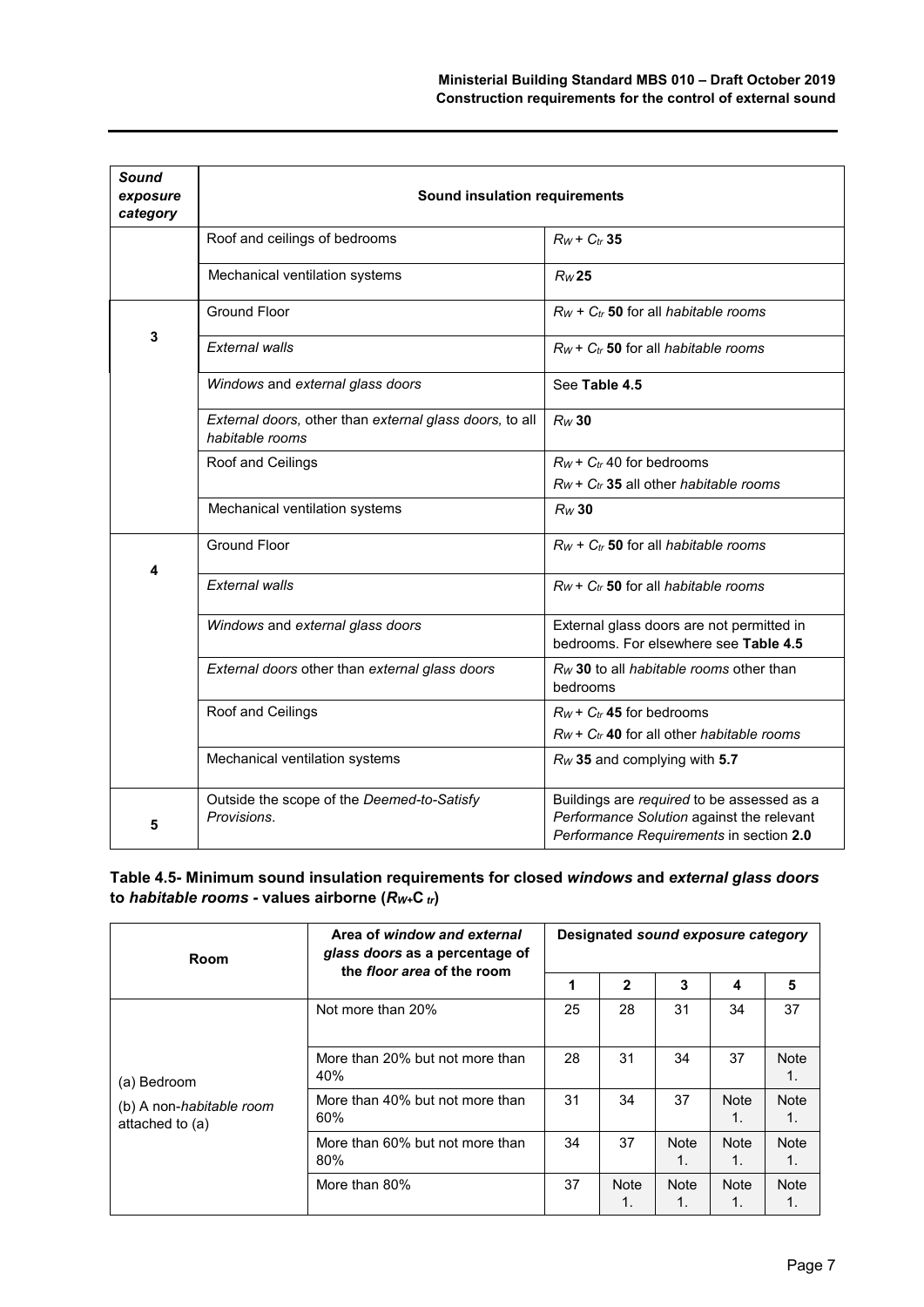| Room                                                                   | Area of window and external<br>glass doors as a percentage of<br>the floor area of the room | Designated sound exposure category |              |             |                   |                               |
|------------------------------------------------------------------------|---------------------------------------------------------------------------------------------|------------------------------------|--------------|-------------|-------------------|-------------------------------|
|                                                                        |                                                                                             | 1                                  | $\mathbf{2}$ | 3           | 4                 | 5                             |
|                                                                        | Not more than 20%                                                                           | 22                                 | 25           | 28          | 31                | 34                            |
| (c) Habitable room, other<br>than a bedroom and an<br>enclosed kitchen | More than 20% but not more than<br>40%                                                      | 25                                 | 28           | 31          | 34                | 37                            |
| (d) A non-habitable room<br>attached to (c)                            | More than 40% but not more than<br>$60\%$                                                   | 28                                 | 31           | 34          | 37                | Note<br>1.                    |
|                                                                        | More than 60% but not more than<br>$80\%$                                                   | 31                                 | 34           | 37          | Note<br>1.        | <b>Note</b><br>1 <sub>1</sub> |
|                                                                        | More than 80%                                                                               | 34                                 | 37           | <b>Note</b> | <b>Note</b><br>1. | <b>Note</b><br>1.             |

Note 1. *Windows* and *external glass doors* are outside the scope of the *Deemed-to-Satisfy Provisions* and will need to be considered as part of a *Performance Solution.*

# **5.0 ACCEPTABLE CONSTRUCTION PRACTICE**

### **5.1 Application**

The acceptable construction practices in this section are deemed to achieve the levels of sound insulation *required* by Tables **4.4** and **4.5**.

### **5.2 General**

Where sheeting materials, such as plasterboard or the like, are used to comply with this Standard, they must–

- (a) be installed so that if two layers are *required*, the second layer must be fastened over the first layer so that the joints do not coincide with those of the first layer; and
- (b) have all joints between sheets or between sheets and any adjoining construction, taped and filled solid.

### **5.3 Construction of floors**

The following forms of construction are deemed to achieve the *required*  $R_W + C_t$  ratings for floors-

- (a) be in direct contact with the ground, such as a concrete slab-on-ground or the like; or
- (b) for a suspended floor, other than an intermediate floor in a building with more than one storey and floors with an enclosed perimeter, comply with one of the following:
	- (i) be a minimum 150mm thick concrete slab; or
	- (ii) be a lightweight floor consisting of–
		- (A) 2 layers of minimum 25mm thick structural grade particleboard flooring (or other solid flooring with surface mass not less than  $35$  kg/m<sup>2</sup>) installed on minimum 150mm high floor joists; and
		- (B) 1 layer of minimum 6mm thick fibre cement sheeting resiliently mounted to the underside of the floor joists with rubber isolation clips; and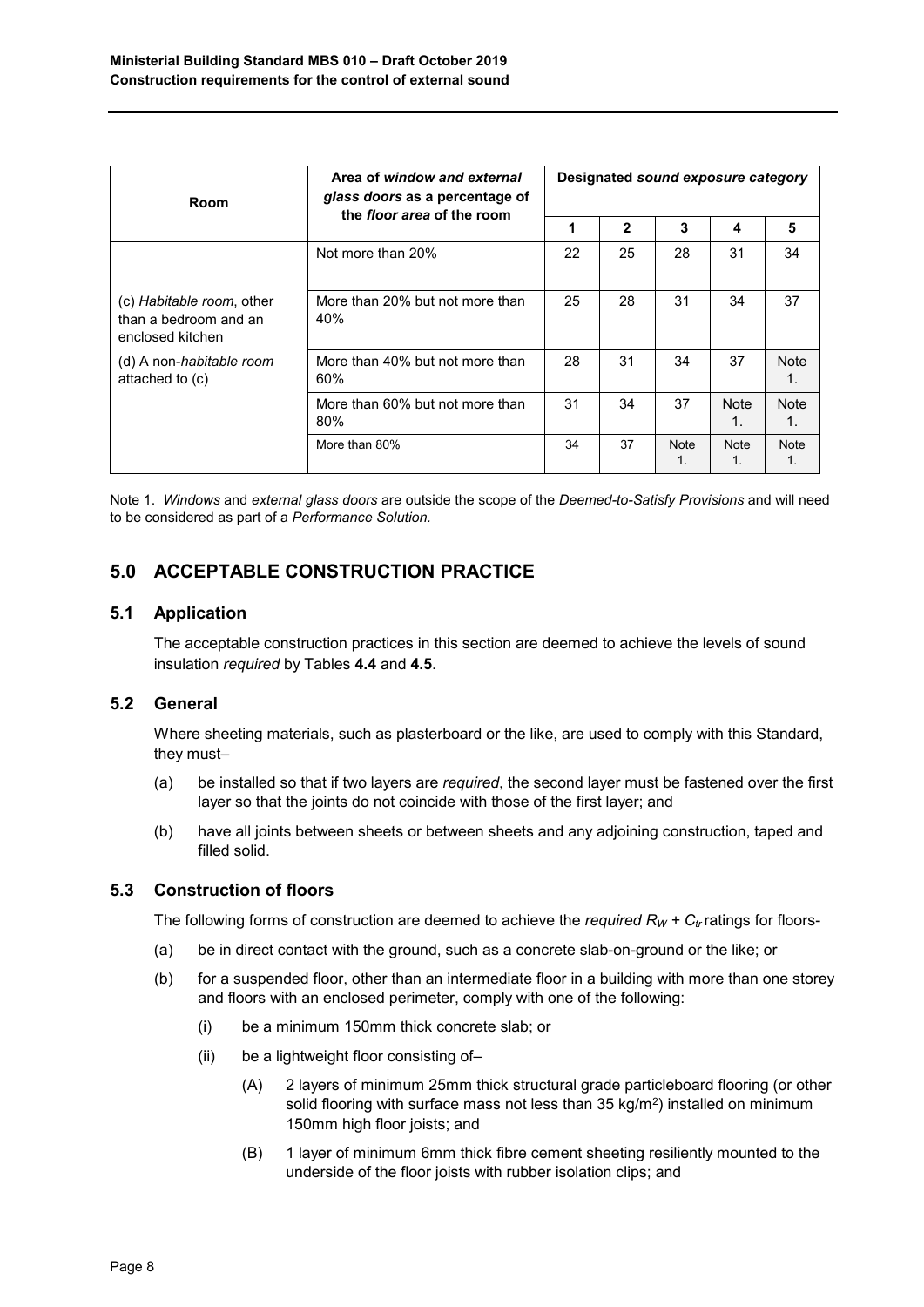- (C) minimum 50mm thick glass wool or rock wool insulation with a minimum density of 11kg/m<sup>3</sup> or minimum 50mm thick polyester insulation with a minimum density of 20kg/m3 in the cavity; or
- (iii) be a lightweight floor consisting of–
	- (A) 1 layer of minimum 25mm thick structural grade particleboard flooring (or other solid flooring with surface mass not less than  $17.5 \text{ kg/m}^2$ ) installed on minimum 150mm high floor joists; and
	- (B) 2 layers of minimum 6mm thick fibre cement sheeting resiliently mounted to the underside of the floor joists with rubber isolation clips; and
	- (C) minimum 50mm thick glass wool or rock wool insulation with a minimum density of 11kg/ $m<sup>3</sup>$  or minimum 50mm thick polyester insulation with a minimum density of 20kg/m<sup>3</sup> in the cavity.

#### **Explanatory Information**

- 1. An enclosed perimeter means that the area beneath the floor is enclosed by a ground-to-floor wall complying with **5.4.** Air movement between the area beneath the floor and any wall cavities should also be stopped by the use of flashings or the like.
- 2. The ground-to-floor wall section can incorporate *required* sub-floor vents and still be considered to be enclosed.

#### **5.4 Construction of external walls**

The following forms of construction are deemed to achieve the following  $R_W + C_t$  ratings for walls *required* by Table **4.4**-

- (a) *RW + Ctr* of **50** An *external wall* must comply with--
	- (i) a construction technique set out in the *Building Code* that is suitable for use in external applications and achieves an  $R_W + C_{tr}$  of 50; or
	- (ii) one or a combination of the following-
		- (A) two leaves of 110 clay masonry with-
			- (aa) a 50mm cavity between the masonry leaves; and
			- (bb) 50mm thick glass wool insulation with a density of  $11kg/m<sup>3</sup>$  or 50mm thick polyester insulation with a density of 20 kg/ $m<sup>3</sup>$  in the cavity; or
		- (B) two leaves of 110 clay masonry with-
			- (aa) a 50mm cavity between the masonry leaves; and
			- (bb) 50mm thick glass or mineral wool insulation with a density of  $11kg/m<sup>3</sup>$  or 75mm thick polyester insulation with a density of 20 kg/ $m<sup>3</sup>$  in the cavity; and
			- (cc) One layer of 13mm plasterboard battened 50mm from the inside face; or
		- (C) one leaf of 90mm thick brick masonry with-
			- (aa) a row of 7mm x 35mm timber studs or 64mm steel studs at 600mm centres; and
			- (bb) a 25mm cavity between the studs and the masonry; and
			- (cc) 75mm thick glass or mineral wool insulation with a density of  $11 \text{kg/m}^3$  or 50mm thick polyester insulation with a density of 14 kg/m<sup>3</sup> positioned between the studs; and
			- (dd) one layer of 10mm plasterboard fixed to the inside face.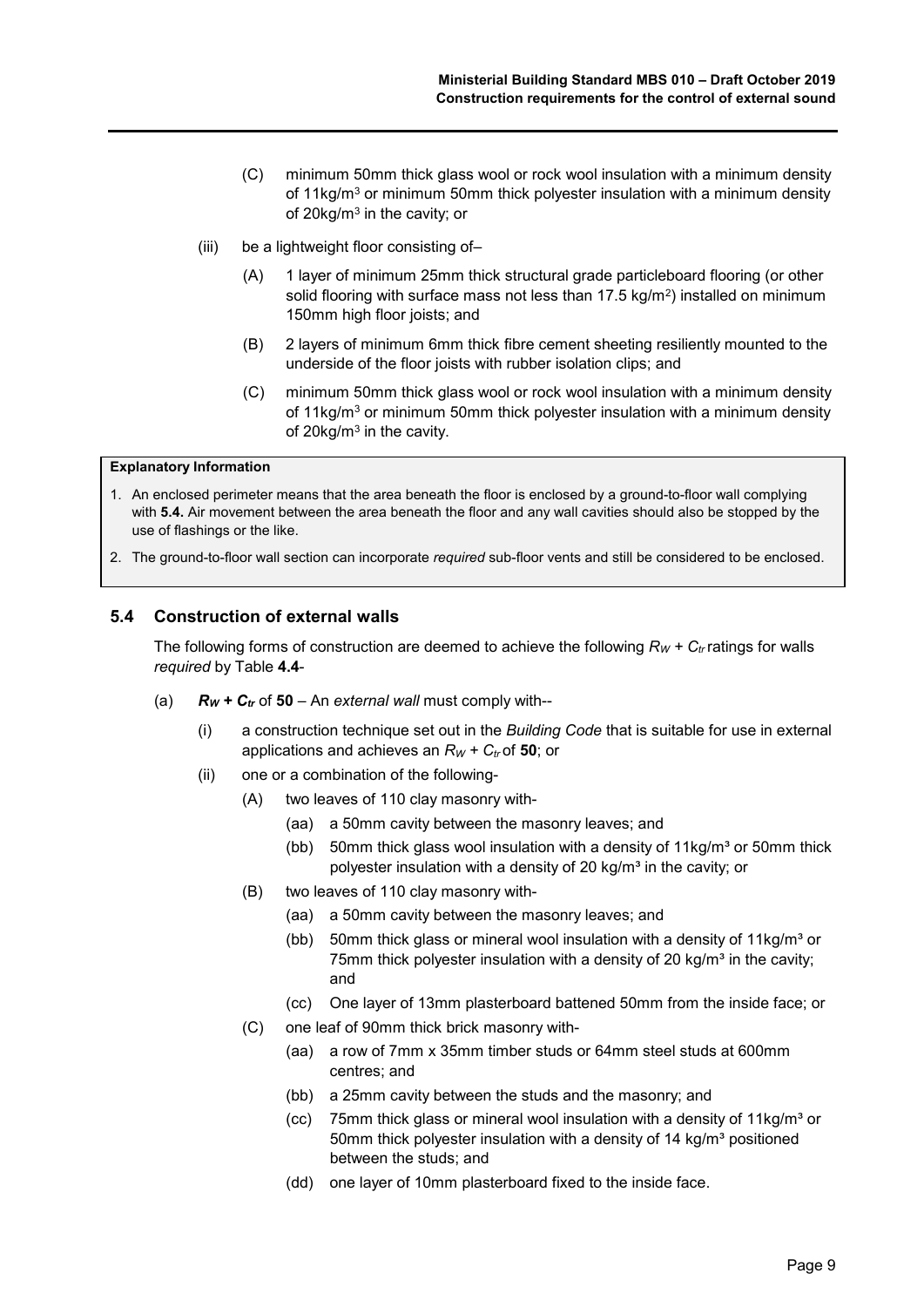- (D) single leaf of 220mm clay brick with-
	- (aa) 13mm render on the outside face; and
	- (bb) one layer of 13mm plasterboard fixed to the inside face.
- (b) *RW + Ctr* **of 45** An *external wall* must comply with--
	- (i) a construction technique set out in the *Building Code* or (a) that is suitable for use in external applications and achieves an  $R_W + C_t$  of 45 or 50; or
	- (ii) one or a combination of the following-
		- (A) one row of 90mm studs at 600 centres with-
			- (aa) resilient steel channels fixed to the outside of the studs; and
			- (bb) 9.5mm hardboard, 9mm fibre cement sheeting or 11mm fibre cement weatherboard cladding fixed to the outside of the channels; and
			- (cc) not less than 75mm thick glass or mineral wool insulation, having a minimum density of 11 kg/m<sup>3</sup>, or 75mm thick polyester insulation with a density of 14 kg/ $m<sup>3</sup>$ , positioned between the studs; and
			- (dd) two layers of 16mm fire-protective grade plasterboard fixed to the inside face of the studs; or
		- (B) one row of 90mm studs at 600 centres with-
			- (aa) resilient steel channels fixed to the outside of the studs; and
			- (bb) one layer of 19mm board cladding fixed to the outside of the channels and 6mm fibre cement sheets fixed to the inside of the channels; and
			- (cc) not less than 75mm thick glass or mineral wool insulation, having a minimum density of 11 kg/m<sup>3</sup>, or 75mm thick polyester insulation with a density of 14 kg/m<sup>3</sup>, positioned between the studs; and
			- (dd) two layers of 16mm fire-protective grade plasterboard fixed to the inside face of the studs.
- (b)  $R_W + C_t$  of 40 An external wall must comply with--
	- (i) a construction technique set out in the *Building Code* or (a) that is suitable for use in external applications and achieves an  $R_W + C_t$  of **40, 45** or 50; or
	- (ii) one or a combination of the following-
		- (B) one row of 90mm studs at 600 centres with-
			- (aa) 9.5mm hardboard, 9mm fibre cement sheeting or 11mm fibre cement weatherboard cladding fixed to the outside of studs; and
			- (bb) not less than 75mm thick glass or mineral wool insulation, having a minimum density of 11 kg/m3, or 75mm thick polyester insulation with a density of 14 kg/m<sup>3</sup>, positioned between the studs; and
			- (cc) two layers of 16mm fire-protective grade plasterboard fixed to the inside face of the studs; or
		- (B) one row of 90mm studs at 600 centres with-
			- (aa) steel channels fixed to the outside of the studs; and
			- (cc) one layer of 19mm board cladding fixed to the outside of the channels and 6mm fibre cement sheets fixed to the inside of the channels; and
			- (dd) not less than 75mm thick glass or mineral wool insulation, having a minimum density of 11 kg/m<sup>3</sup>, or 75mm thick polyester insulation with a density of 14 kg/m<sup>3</sup>, positioned between the studs; and
			- (ee) one layer of 16mm fire-protective grade plasterboard fixed to the inside face of the studs.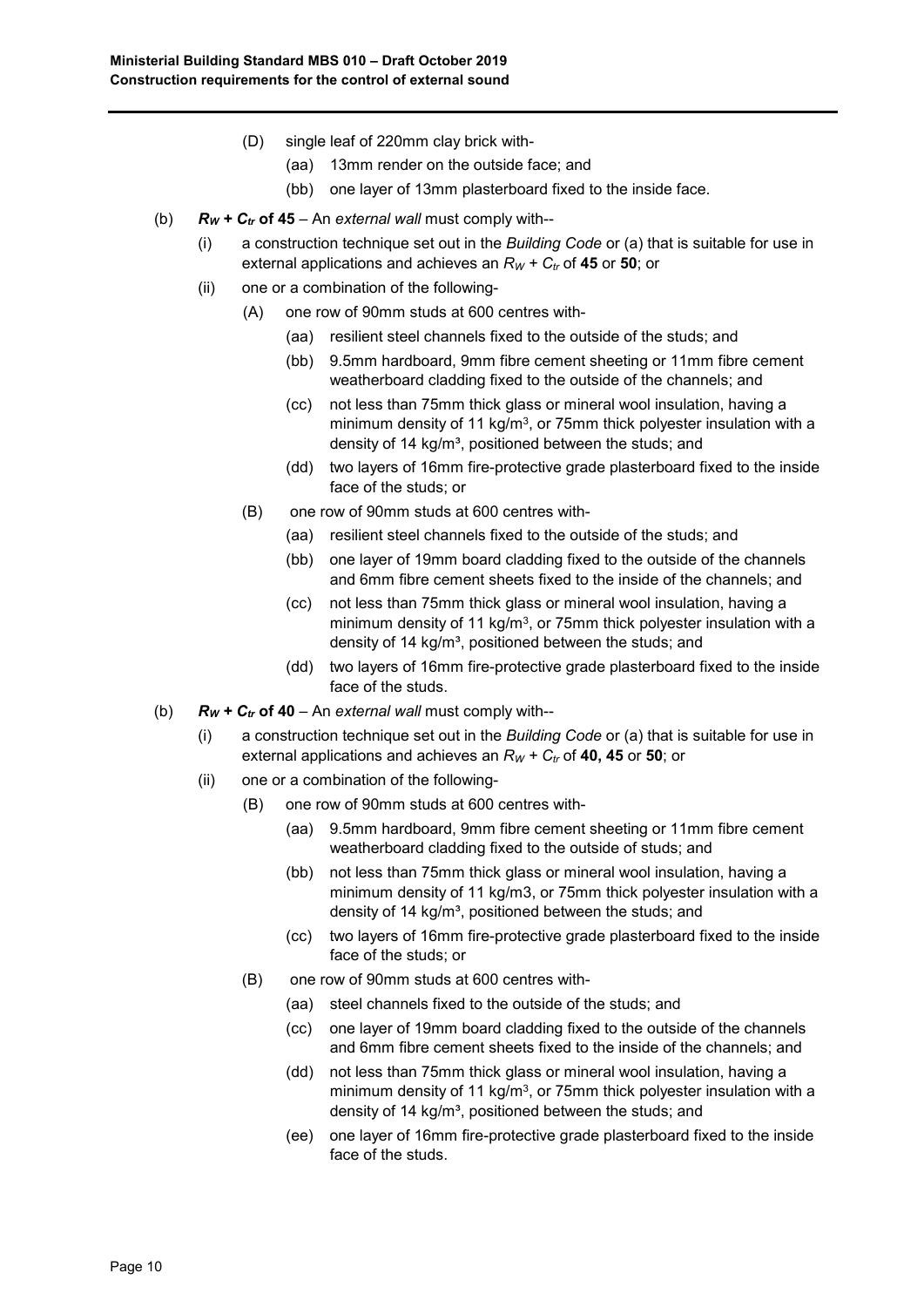#### **5.5 Windows and external doors**

- (a) *Windows to achieve the*  $R_W$  *+*  $C_t$  *ratings <i>required* by Table 4.5, *windows* must be-
	- (i) one of the *window* types listed in Table 5.1 that meets the  $R_W + C_t$  level *required* by Table **4.5,** with seals fitted to each edge of the openable *window* to restrict air infiltration; or
	- (ii) a window type that has been verified by the manufacturer as having the  $R_W + C_t$  level *required* by Table **4.5.**
- (b) External glazed doors to achieve the *required*  $R_W + C_t$  ratings in Table 4.5, external glazed *doors* must be-
	- (i) one of the door types listed in Table 5.1 that meets the  $R_W + C_t$  level *required* by Table **4.5**, with seals fitted to each edge of the door to restrict air infiltration and glazing set and sealed in an airtight, non-hardening sealant or a soft elastomer gasket or glazing tape; or
	- (ii) a window type that has been verified by the manufacturer as having the  $R_W + C_t$  level *required* by Table **4.5.**
- (c) External doors (other than glazed doors) to achieve the *required*  $R_W + C_t$  ratings in Table **4.4,** external doors must be-
	- (i) one of the door types listed in Table **5.1** which meets the  $R_W + C_t$  level *required* by Table **4.4**, with seals fitted as follows-
		- (A) external side hinged doors must have compressible seals positioned around the door perimeter and a drop seal across the bottom of the door (brush seals do not comply) to provide an air tight system when closed; and
		- (B) external sliding doors must incorporate a seal to restrict air infiltration fitted to each edge of the door.
- (d) A seal required to meet (a), (b) may be a foam or rubber compressible strip or a fibrous seal with vinyl fin interleaf or the like (brush type seals do not comply).

#### **5.6 Roof and ceiling construction**

The following form of construction is deemed to achieve the  $R_W + C_t$  ratings for roofs and ceilings *required* by Table **4.4**-

- (a) the roof has metal sheet roof cladding or a tiled roof system that complies with the *Building Code*; and
- (b) the ceiling is a plasterboard ceiling selected from Table **5.2** that meets the  $R_W + C_t$  level *required* by Table **4.4**, fixed to the underside of the joists or roof trusses ;and
- (c) the roof space has-
	- (i) a minimum of 165mm thick glass wool or rock wool insulation with a minimum density of 7 kg/ $m^3$ ; or
	- (ii) a minimum of 185mm thick polyester insulation with a minimum density of 11kg/m<sup>3</sup>

installed above the ceiling.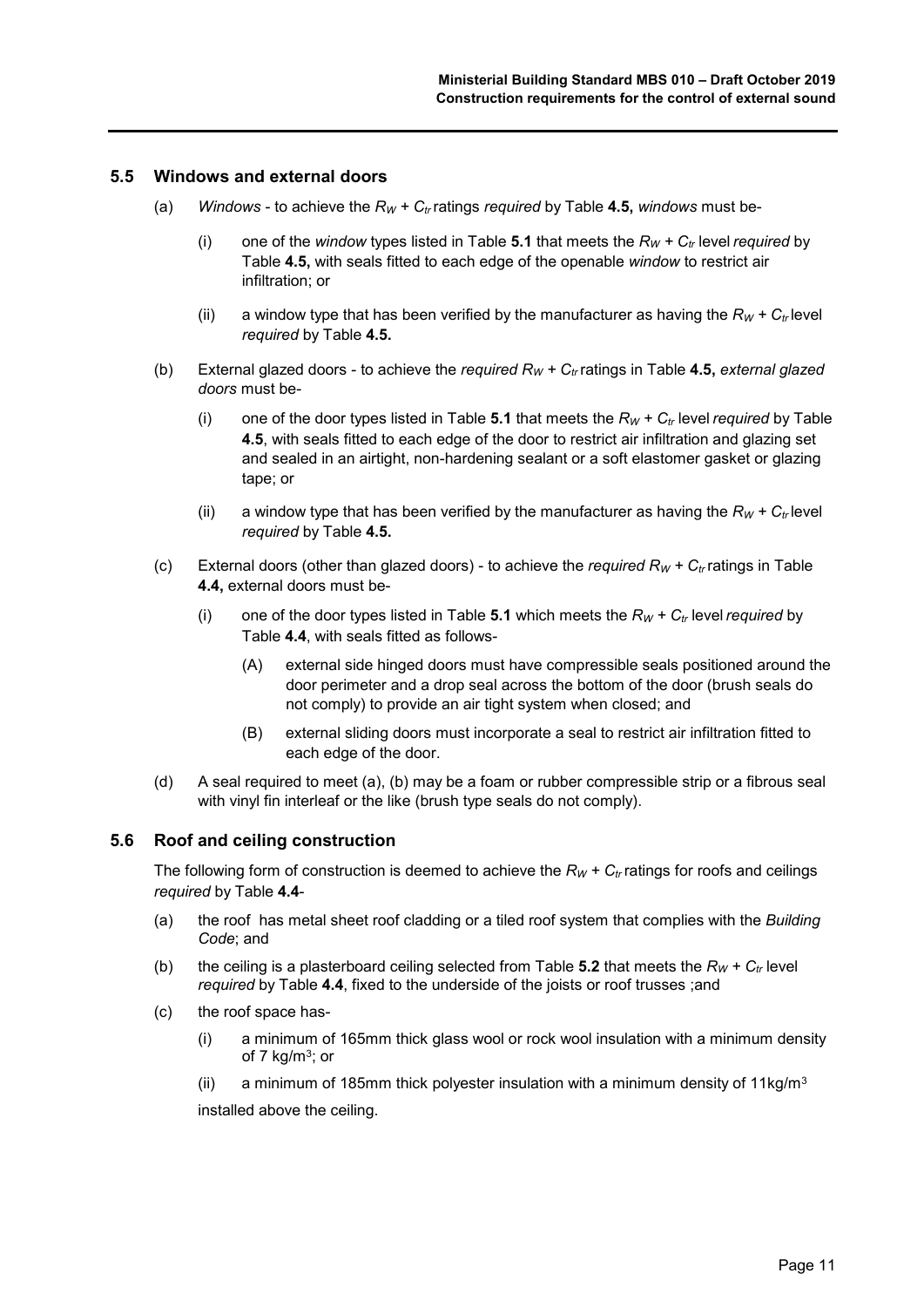| Table 5.1 - Acceptable forms of construction for windows and external doors |  |  |  |
|-----------------------------------------------------------------------------|--|--|--|
|-----------------------------------------------------------------------------|--|--|--|

|     | Window construction type: Single glass pane                                                                                                |                |  |
|-----|--------------------------------------------------------------------------------------------------------------------------------------------|----------------|--|
|     | Aluminium or timber frame, employing fixed or operable sash, with either:                                                                  |                |  |
| (a) | 3mm thick monolithic or laminated glass with sliding or double hung type<br>opening                                                        | 22             |  |
| (b) | 3mm thick monolithic or laminated glass with awning type opening                                                                           | 25             |  |
| (c) | 6mm thick monolithic or laminated glass with sliding or double hung type<br>opening                                                        | 28             |  |
| (d) | 6mm thick monolithic or laminated glass with awning type opening                                                                           | 31             |  |
| (e) | 10mm thick monolithic or laminated glass with awning type opening                                                                          | 34             |  |
| (f) | 6mm thick monolithic or laminated glass, 100mm airgap, 5mm monolithic or<br>laminated glass for both with awning and sliding type openings | 37             |  |
|     | Door construction type: Glazed, single glass pane                                                                                          | $R_W + C_{tr}$ |  |
|     | Aluminium or timber frame, employing fixed or operable sash, with either:                                                                  |                |  |
| (a) | 6mm thick monolithic or laminated glass sliding door                                                                                       | 28             |  |
| (b) | 6mm thick monolithic or laminated glass side-hung door                                                                                     | 31             |  |
| (c) | 10mm thick monolithic or laminated glass sliding door                                                                                      | 31             |  |
| (d) | 10mm thick monolithic or laminated glass side-hung door                                                                                    | 34             |  |
| (e) | 12mm thick laminated glass, minimum 10mm airgap, 10mm thick laminated<br>glass for sliding type openings                                   | 37             |  |
|     | Door construction type: Timber solid core                                                                                                  | $R_W$          |  |
|     | 40mm thick solid core door, side hinged                                                                                                    |                |  |
|     | Door construction type: Timber solid core with glass inserts                                                                               |                |  |
|     | 40mm thick solid core door, side hinged, with:                                                                                             |                |  |
| (a) | Not less than 6mm glass inserts (monolithic or laminated glass acceptable)                                                                 | 30             |  |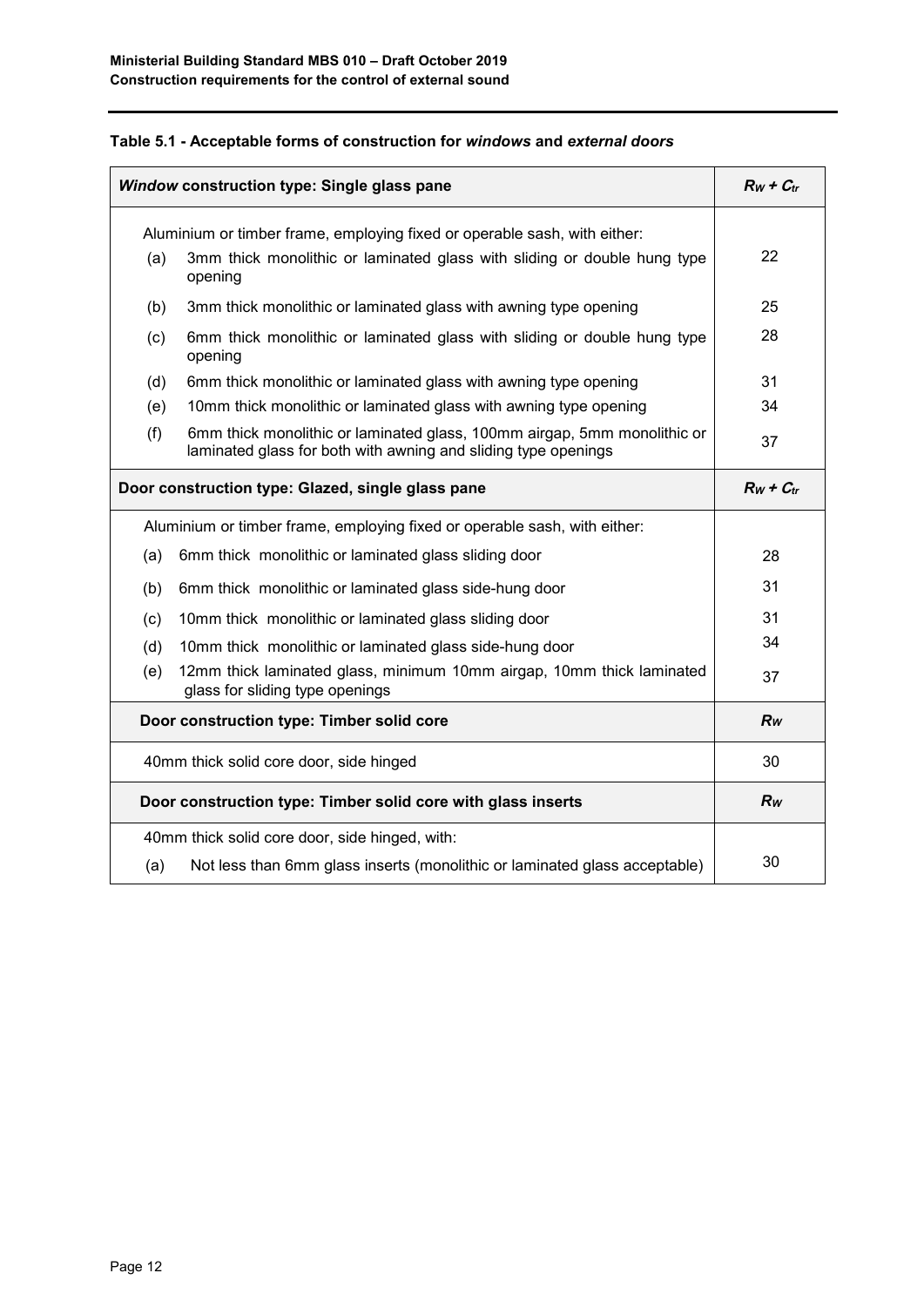#### **Table 5.2 - Acceptable forms of construction for ceiling systems**

| <b>Description</b>                                                                                                                                                                                                              |  | $Rw + C_{tr}$ |  |
|---------------------------------------------------------------------------------------------------------------------------------------------------------------------------------------------------------------------------------|--|---------------|--|
| one layer of 10mm plasterboard<br>(a)                                                                                                                                                                                           |  | 35            |  |
| two layers of 10mm plasterboard<br>(b)                                                                                                                                                                                          |  | 40            |  |
| one layer of 10mm plasterboard plus 50mm 12 kg/m <sup>3</sup> glass fibre blanket<br>(C)<br>between ceiling joists                                                                                                              |  | 40            |  |
| one layer of 16mm fire rated plasterboard<br>(d)                                                                                                                                                                                |  | 40            |  |
| two layers of 13mm fire rated plasterboard fixed to furring channels to the<br>(e)<br>underside of the joists or trusses                                                                                                        |  | 45            |  |
| <b>Explanatory information:</b><br>Cathedral ceilings are not suitable where the required $R_W + C_t$ rating is more than 40 (bedrooms<br>in exposure category 4) unless the ceiling is supported on separate furring channels. |  |               |  |

#### **5.7 Ventilation systems**

Where natural ventilation is provided through windows and doors, the windows and doors must comply with the insulation requirements for windows and doors in sections **4.5** and **5.5.**

Where the *sound exposure category* is 4, a mechanical ventilation system complying with Australian Standard *AS 1668.2 - The use of mechanical ventilation and air-conditioning in buildings* must be provided; and

- (a) relief air paths (or evaporative air conditioning) must be fully ducted to allow for the operation of the system with *windows* and external doors closed; and
- (b) the fresh air (or make up air) inlets and exhaust air outlets shall be at a point on the building furthest from the *designated sound source* where practicable.

#### **5.8 Penetrations**

Penetrations through the building envelope by pipes, ducts, conduits or the like must have the space between the *building envelope* and the pipes, ducts, conduits or the like sealed air tight with flexible caulking compound or filled with mortar.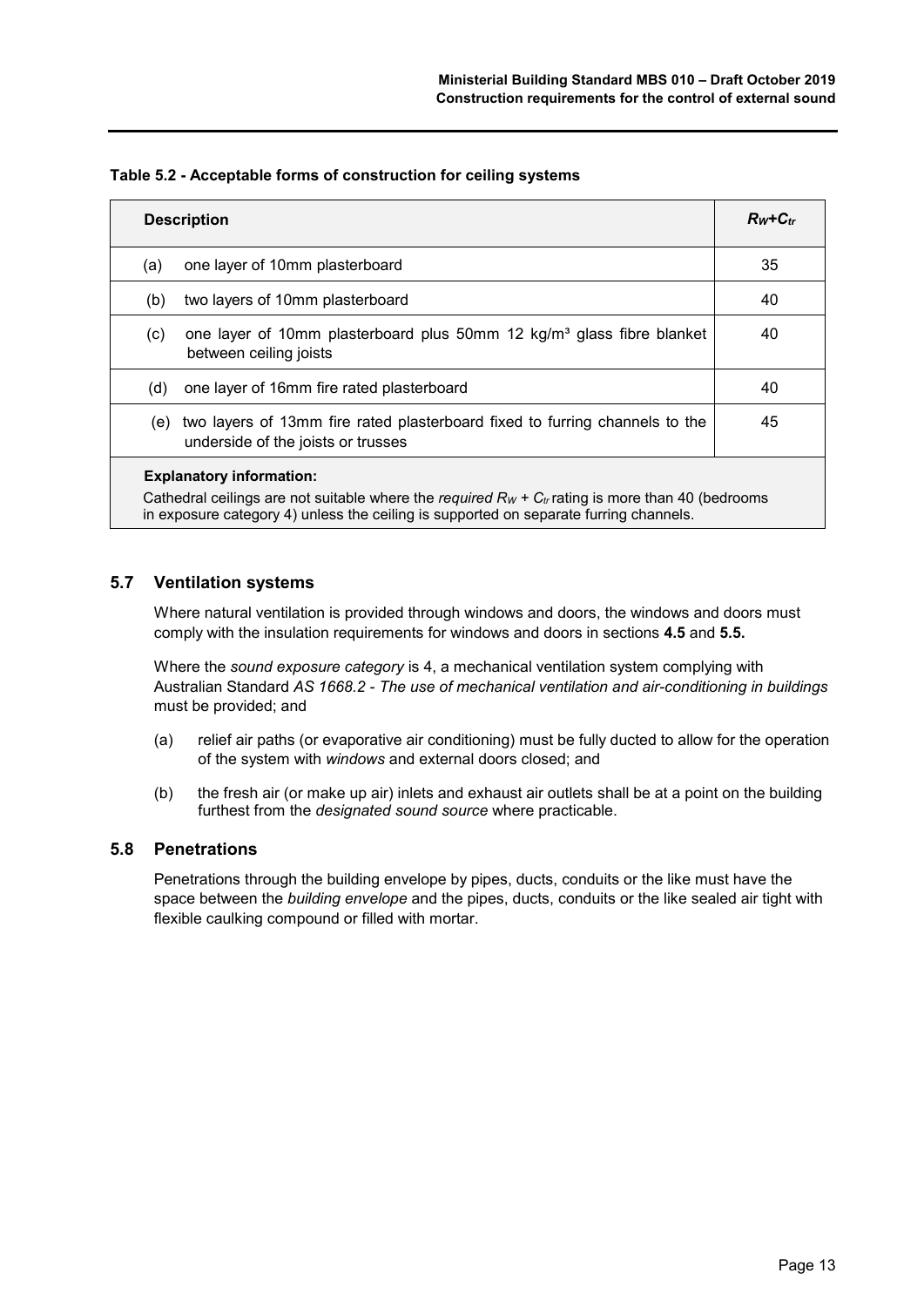## **APPENDIX A – PERFORMANCE SOLUTIONS**

- **A1.1** A *Performance Solution* can be achieved by demonstrating compliance with performance requirement 2.1 in accordance with the methods outlined in Parts A2 and A5 of the *Building Code.*
- **A1.2** In a *Performance Solution*, internal sound levels for a proposed building can be calculated-
	- (a) using the highest applicable *sound spectrum level* identified by adding the applicable *sound source level* for a *designated sound source* given in Tables **A1.2** and **A1.3** to the applicable spectral adjustment levels given in Table **A1.4**; and
	- (b) using a recognised acoustic prediction method that takes into account-
		- (i) the distance the *building envelope* is from the *designated sound source*, which for this purpose is to be taken as the acoustic centre of the *transport corridor.* For wide roads with a central median strip separating lanes (or similar), the equivalent energy of the *designated sound source* may be split across two line sound sources on either side of the road in accordance with standard modelling practice;
		- (ii) any shielding provided by adjacent permanent structures or topography;
		- (iii) the *façade sound reduction* properties of the proposed *building envelope* on the basis of verifiable test data for elements of the *building envelope*;
		- (iv) windows and doors being closed; and
		- (v) ventilation being provided with outside air to maintain air quality in *habitable rooms*.
- **A1.3** For buildings adjacent to *transport corridors*, the *sound source levels* set out in Tables **A1.2** and **A1.3** and the spectral adjustment levels set out in Table **A1.4** must be used to determine the applicable sound spectrum levels to be used in developing a *Performance Solution.*
- **A1.4** Alternatively, external *sound exposure categories* for a proposed building adjacent to *transport corridors* can be calculated-
	- (a) using the highest applicable *sound source level* for a *designated sound source* given in Tables **A1.2** and **A1.3**;
	- (b) using a recognised acoustic prediction method that takes into account-
		- (i) the distance the *building envelope* is from the *designated sound source,* which for this purpose is taken to be at a point 3m inside the boundary of the *transport corridor*; and
		- (ii) any shielding provided by adjacent permanent structures or topography.
	- (c) comparing the predicted sound levels to the *sound exposure category* levels provided in Table **A1.1**.

| Sound exposure category<br>[km/hr] | Sound exposure level at the<br>facade [dB(A)] |
|------------------------------------|-----------------------------------------------|
|                                    | 59                                            |
| 2                                  | 63                                            |
|                                    | 67                                            |
|                                    | 71                                            |
|                                    | 75                                            |

#### **Table A1.1 – Sound exposure category levels**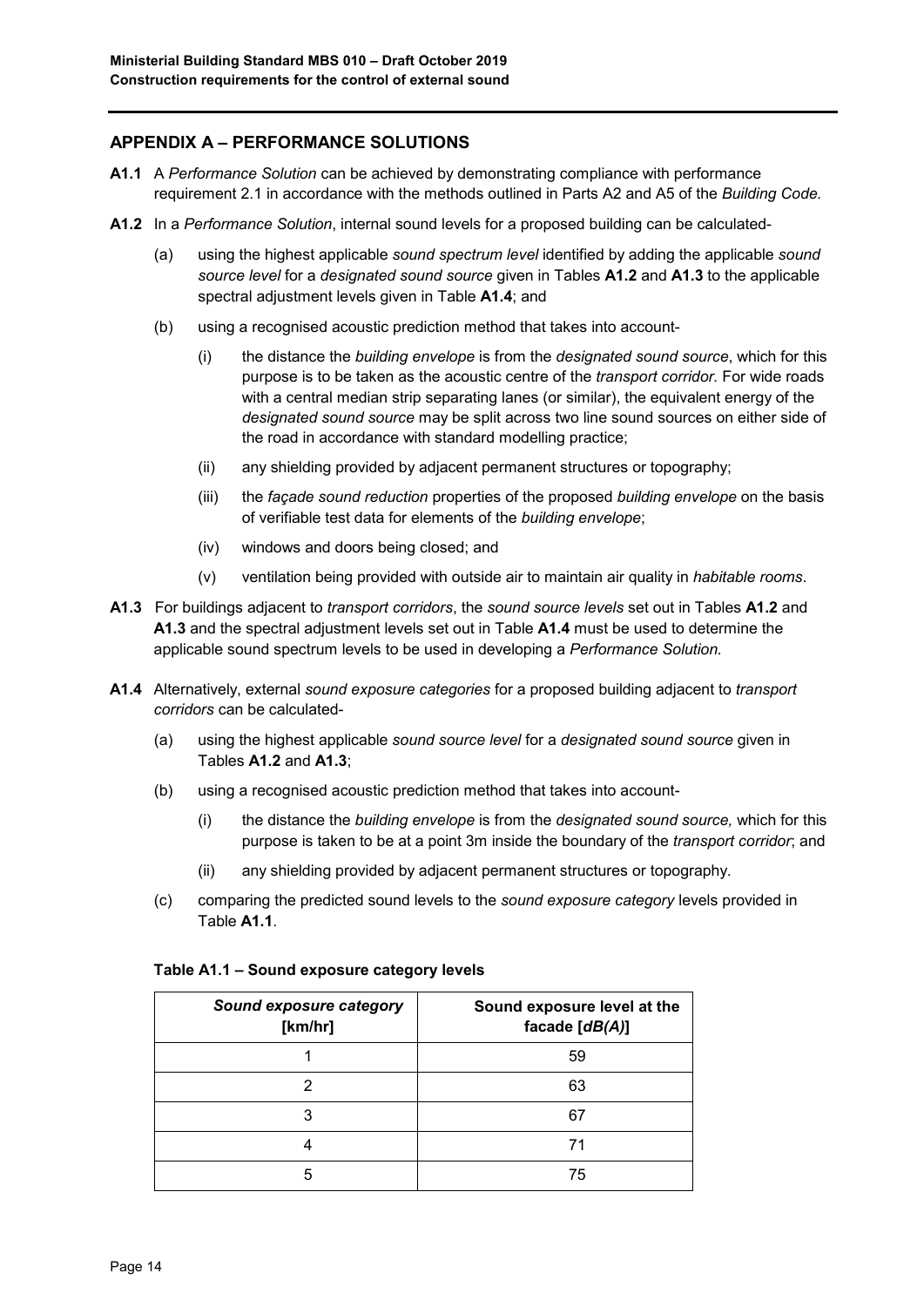| <b>Road Source</b> | <b>Maximum Road Speed limit</b><br>[km/h] | L <sub>eq night</sub> at 10m<br>[dB(A)] |
|--------------------|-------------------------------------------|-----------------------------------------|
|                    | 60                                        | 71                                      |
| <b>Type A</b>      | 90                                        | 73                                      |
|                    | 110                                       | 75                                      |
| <b>Type B</b>      | 60                                        | 68                                      |
|                    | 90                                        | 70                                      |
|                    | 110                                       | 72                                      |
|                    | 60                                        | 65                                      |
| Type R             | 90                                        | 67                                      |
|                    | 110                                       | 69                                      |

#### **Table A1.3 -** *Sound source levels* **for rail**

| <b>Rail Source</b> | L <sub>eq night</sub> at 10m<br>[dB(A)] |
|--------------------|-----------------------------------------|
| <b>Train</b>       | 62                                      |
| <b>Tram</b>        | 58                                      |

| <b>Designated</b> | Octave band centre frequency (Hz) |             |             |            |            |            |             |
|-------------------|-----------------------------------|-------------|-------------|------------|------------|------------|-------------|
| sound source      | 63                                | 125         | 250         | 500        | 1000       | 2000       | 4000        |
| Road              | $-18$ dB(A)                       | $-14$ dB(A) | $-10$ dB(A) | $-7$ dB(A) | $-4$ dB(A) | $-6$ dB(A) | $-11$ dB(A) |
| <b>Train</b>      | $-21$ dB(A)                       | $-10$ dB(A) | $-11$ dB(A) | $-6$ dB(A) | $-4$ dB(A) | $-8$ dB(A) | $-14$ dB(A) |
| Tram              | $-22$ dB(A)                       | $-15$ dB(A) | $-8$ dB(A)  | $-7$ dB(A) | $-8$ dB(A) | $-5$ dB(A) | $-9$ dB(A)  |

Note – The sound source levels in Tables **A1.2** and **A1.3** have been determined based on the following assumptions-

(a) the sound source originates at a height of 0.5m above finished ground level; and

(b) the sound is received at the façade at a height of 1.5m above finished ground level.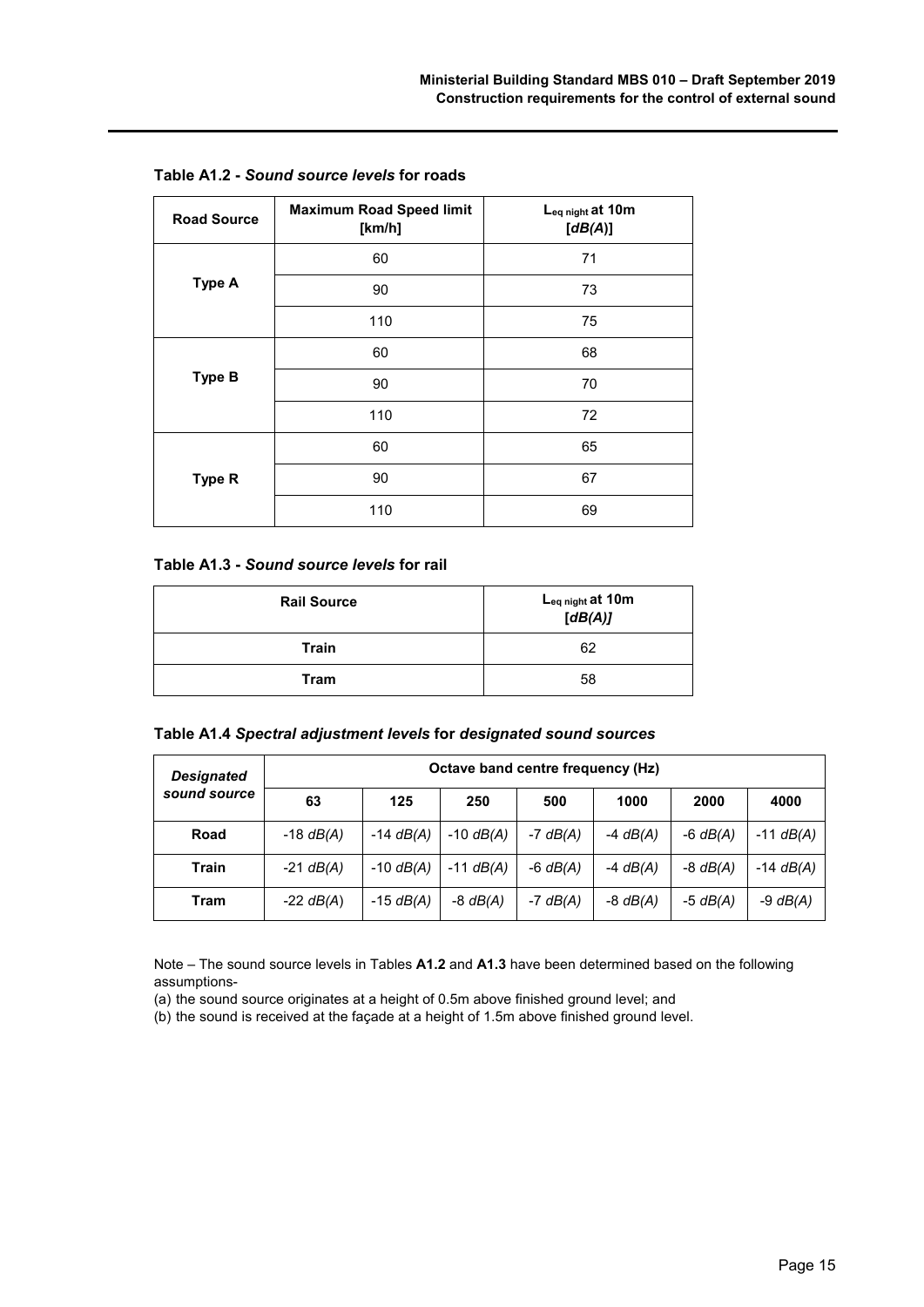#### **Explanatory information:**

A *Type A road* with a posted speed limit of 60km/h would have the following sound spectrum at 10m.

| <b>Sound Source</b>                  | Octave band centre frequency (Hz) |       |       |      |      |      |       |
|--------------------------------------|-----------------------------------|-------|-------|------|------|------|-------|
|                                      | 63                                | 125   | 250   | 500  | 1000 | 2000 | 4000  |
| Type A, 60 km/h                      | 71                                | 71    | 71    | 71   | 71   | 71   | 71    |
| Road spectral levels                 | $-18$                             | $-14$ | $-10$ | $-7$ | -4   | -6   | $-11$ |
| Sound spectrum<br>$dB(A)$ Leq, night | 53                                | 57    | 61    | 64   | 67   | 65   | 60    |

**A1.5** For buildings adjacent to an *entertainment venue,* the *sound source levels* can be obtained by measuring the music sound levels at the nearest future envisaged point on the *building envelope*  (or at an equivalent distance from the sound source) during a period when the entertainment venue is operating under its entertainment licence.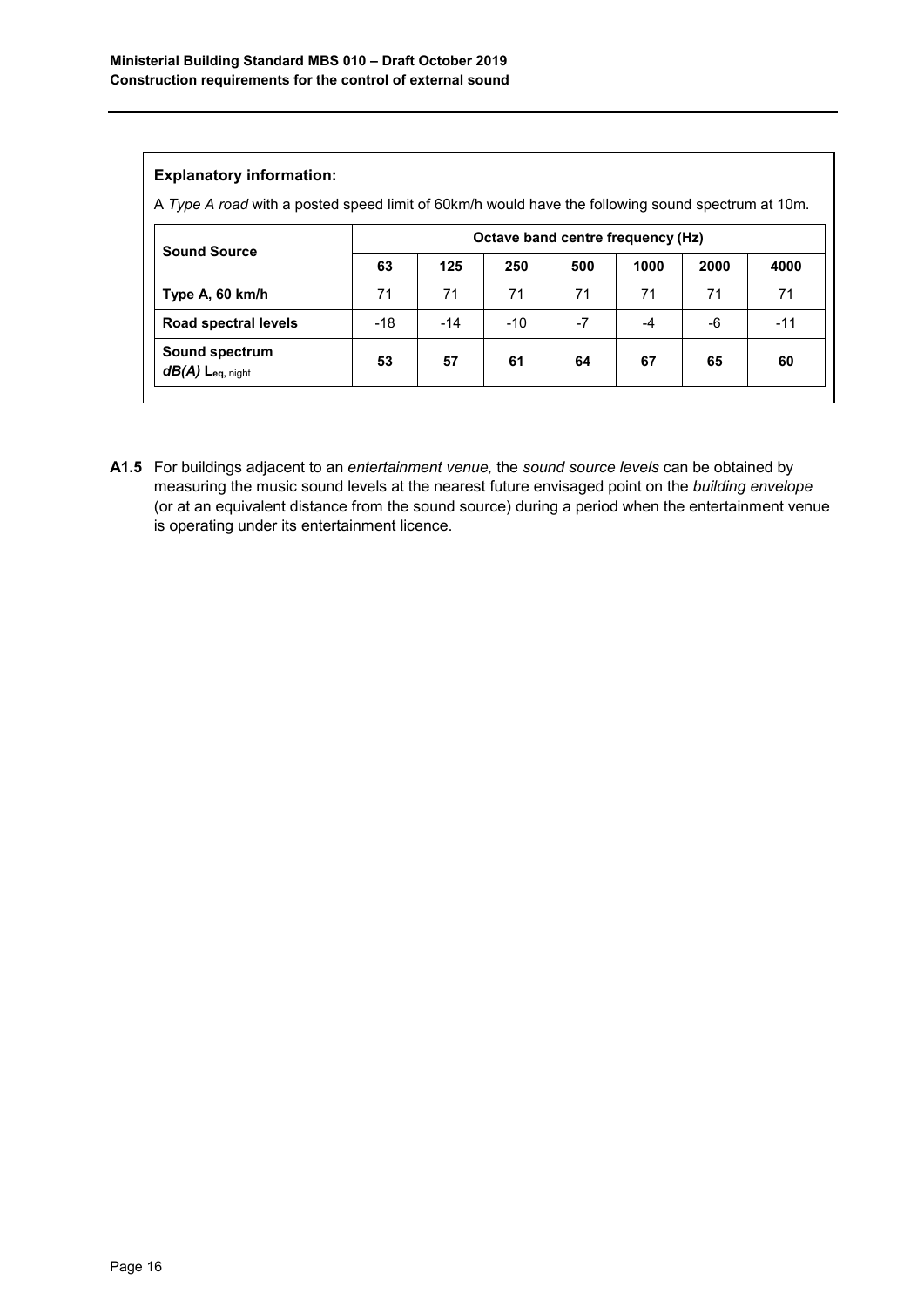#### **APPENDIX B – INTERPRETATION**

**Acoustic centre** means the centre of the existing or future envisaged *transport corridor* line sound source.

**Aged care building** has the same meaning as defined in the *Building Code.*

**Building Code** means Volume One and Volume Two of the National Construction Code published by the Australian Building Codes Board as amended from time to time.

**Building envelope** means those parts of a building's fabric that separate an internal *habitable room* from the exterior of the building. Reference to the *building envelope* includes parts of a *building envelope.*

**dB(A)** means 'A' weighted overall sound pressure levels expressed in units of decibels.

**Deemed-to-Satisfy Provisions** has the same meaning as defined in the *Building Code.*

**Designated sound source** means a Type A, B or R road or a train or tram rail corridor or an existing *entertainment venue* identified as such on a Noise and Air Emissions Overlay to the Planning and Design Code.

A *designated sound source* may be one or more of the following noise sources identified as such in a Noise and Emissions Overlay to the Planning and Design Code-

- (a) a road corridor that is-
	- (i) a Type A major urban corridor;
	- (ii) a Type B urban corridor; and
	- (iii) a Type R rural freight route; or
- (b) a *rail corridor* that is-
	- (i) a train line;
	- (ii) a tram line; or
- (c) an existing *entertainment venue.*

**Entertainment venue** means an existing Class 9b assembly building (as defined in the *Building Code*)*,*  that provides live entertainment utilising amplified music and has a licence under the *Liquor Licensing Act 1997* (SA) to operate beyond 2.00am and has been identified as a *designated sound source* in a Noise and Air Emission Overlay to the Planning and Design Code due to the level of noise generated from the premises.

**Exposed façade** means the elevation or external wall of a building facing the main noise source.

**External glass door** means an external door with more than 40% of the area of the door being glass.

**External wall** has the same meaning as defined in the *Building Code.*

**Facade sound reduction** means the reduction in external to internal sound level provided by the façade of the *building envelope* exposed to the *designated sound source*.

**Floor area** means, in relation to a room, the area of the room measured within the finished surfaces of the walls, and includes the area occupied by any cupboard or other built-in furniture, fixture or fitting.

**Habitable room** has the same meaning as defined in the *Building Code,* other than an enclosed kitchen.

**Leq,1hr** means the averaged equivalent sound energy level, averaged over a one hour time period.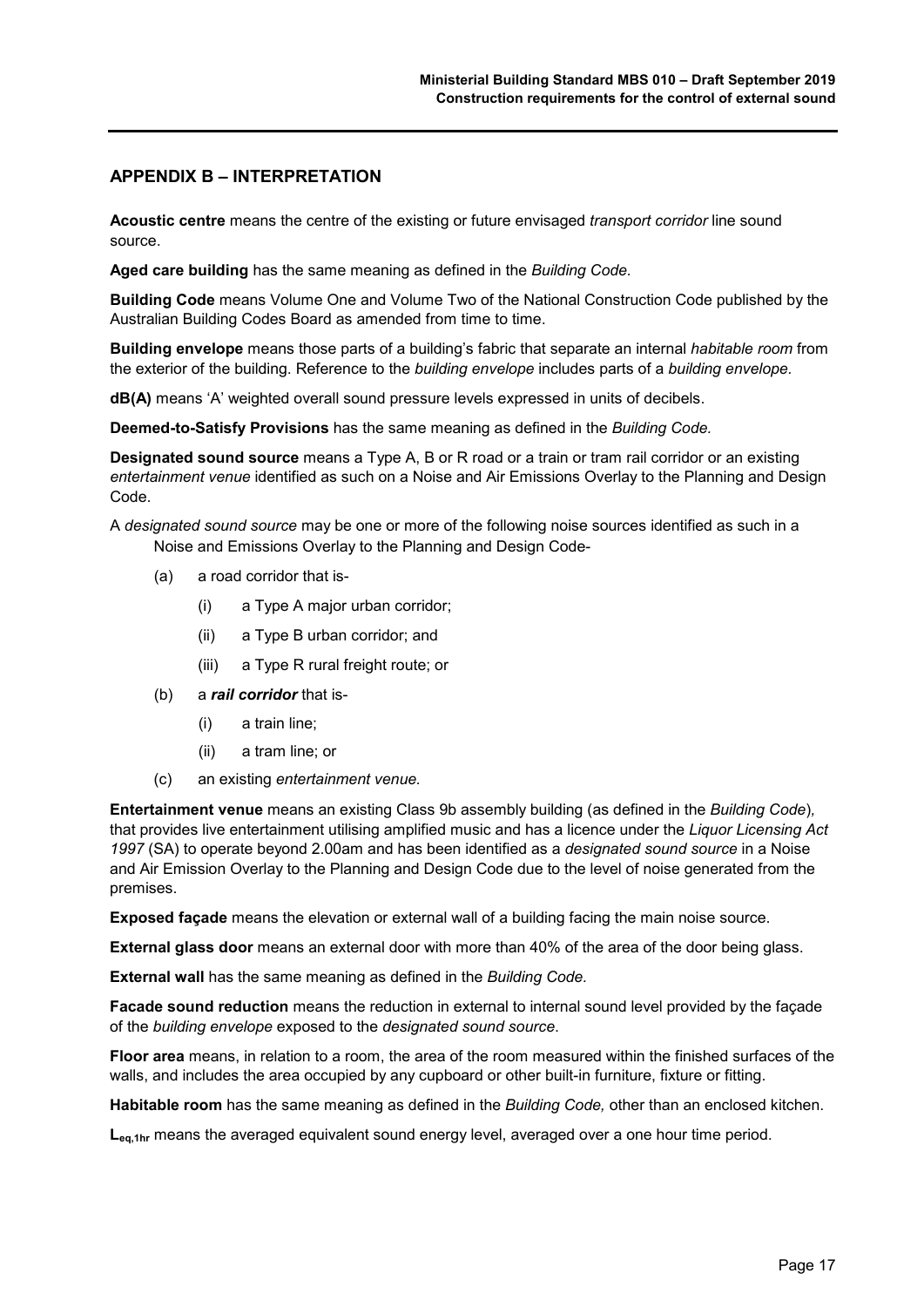**Mixed land use area** means an area identified in a Noise and Air Emission Overlay to the Planning and Design Code as a *noise attenuation area*, within which residential buildings may require attenuation from increased noise levels arising from mixed uses. For areas identified as mixed land use areas in a Noise and Emissions Overlay to the Planning and Design Code, the sound is non-directional and not specific to a particular location.

**Noise attenuation area –** an area identified in a Noise and Air Emission Overlay to the Planning and Design Code, within which residential buildings may require attenuation from a *designated sound source*.

**Performance Requirement** has the same meaning as defined in the *Building Code.*

**Performance Solution** has the same meaning as defined in the *Building Code.*

**Professional acoustic engineer** means a person who is –

- (a) a member of the Australian Acoustical Society (AAS) and the Institute of Engineers Australia (IEAust), or
- (b) eligible to become a member of the Australian Acoustical Society (AAS) and the Institute of Engineers Australia (IEAust).

**RW** (Weighted Sound Reduction Index) means a measure of the sound attenuation performance of a building element, measured in controlled conditions in a laboratory.

**RW+Ctr** means a weighted sound reduction index with spectrum adaptation placing greater emphasis on low frequency performance.

**Required** means required to satisfy a *Performance Requirement* or a *Deemed-to-Satisfy Provision* as appropriate.

**Separation distance** means the shortest distance (to the nearest metre), from an existing or future *designated sound source* to the nearest point of the *building envelope* bounding a *habitable room* exposed to the *designated sound source.*

The *separation distance* is determined by-

- (a) For roads and rail lines measuring the shortest distance between the *building envelope* and the *designated sound source,* which for this purpose is taken to be at a point 3m inside the boundary of the *transport corridor* at a point closest to the building.
- (b) For existing *entertainment venues* measuring the shortest distance between the *building envelope* and the *designated sound source,* which for this purpose is taken to be the *entertainment venue's* allotment boundary.

**Sound exposure category** means the degree to which a *habitable room* within a building is likely to be affected by external sound received by the *building envelope*.

**Sound source** means a road, rail line or *entertainment venue* subject to this Standard.

**Sound source level** means a prescribed sound level for a *designated sound source* to be used in proposing a *Performance Solution*.

**Spectral adjustment levels** means a prescribed sound level adjustment to be made to the *designated sound source level* for the purpose of calculating the *facade noise reduction* across the *building envelope*.

**Train line** means a railway identified as a *designated sound source* in a Noise and Air Emissions Overlay to the Planning and Design Code.

**Tram line** means a tramway identified as a *designated sound source* in a Noise and Air Emissions Overlay to the Planning and Design Code.

**Transport corridor:** means an area of land identified in the Noise and Air Emissions Overlay to Planning and Design Code for an existing or future *train* or *tram line* or an existing or future *Type A, Type B* or *Type R road*.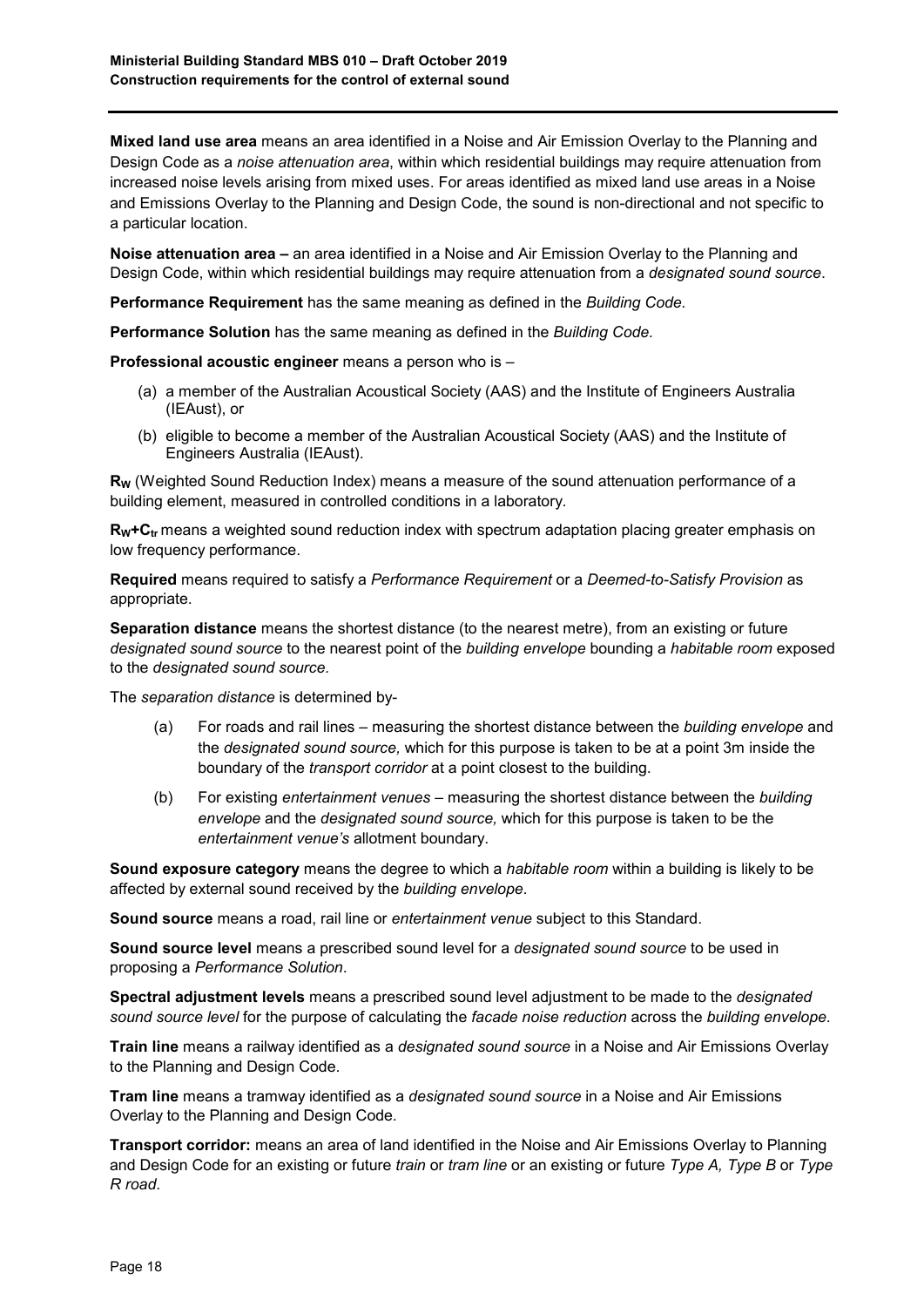**Type A road** means a metropolitan road identified as a *designated sound source* in a Noise and Emissions Overlay to the Planning and Design Code because it-

- is designed to have more than 50,000 vehicles per day; or
- is a primary freight route (not rural).

**Type B road** means a metropolitan road identified as a *designated sound source* in a Noise and Emissions Overlay to the Planning and Design Code because it–

- is designed to have between 25,000 49,999 vehicles per day (vpd);
- is a freight route;
- is a DPTI major traffic route; or
- is the basis for a growth corridor.

**Type R road** means a rural road identified as a *designated sound source* in the Noise and Emissions Overlay to the Planning and Design Code because it is a primary freight route.

**Window** has the same meaning as defined in the *Building Code.*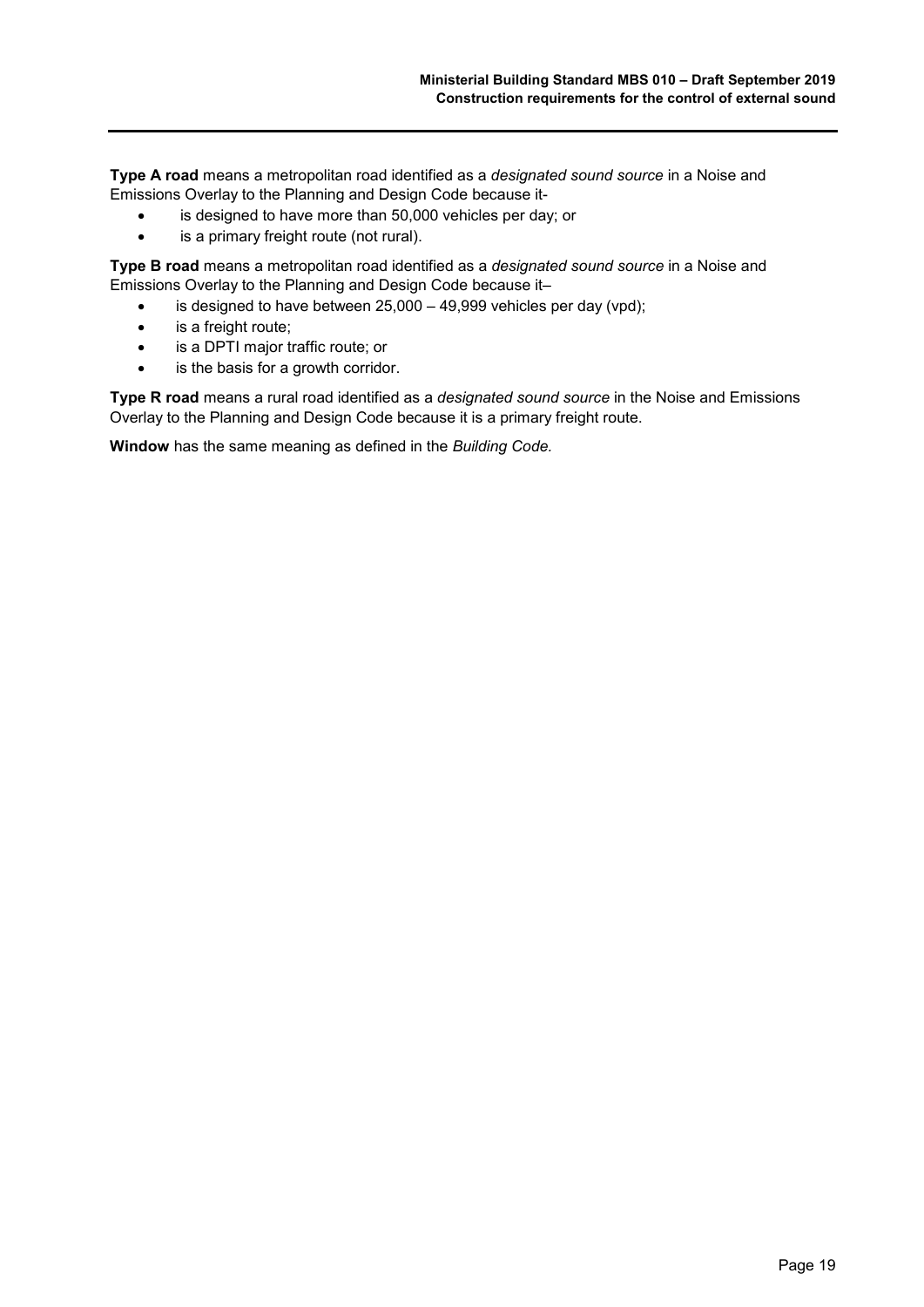# **APPENDIX C – REFERENCED DOCUMENTS**

A reference to an Australian Standard in this Standard is to the edition that is current for the purposes of the *Building Code* at the time of application.

**Table C1.1 – Schedule of referenced standards and documents**

| No.              | Title                                                               |
|------------------|---------------------------------------------------------------------|
| AS 1668.2        | The use of ventilation and air-conditioning in buildings -          |
| Part 2           | Mechanical ventilation in buildings                                 |
| <b>ISO 717.1</b> | Acoustics – Rating of sound insulation in buildings and of building |
| Part 1           | elements - Airborne sound insulation                                |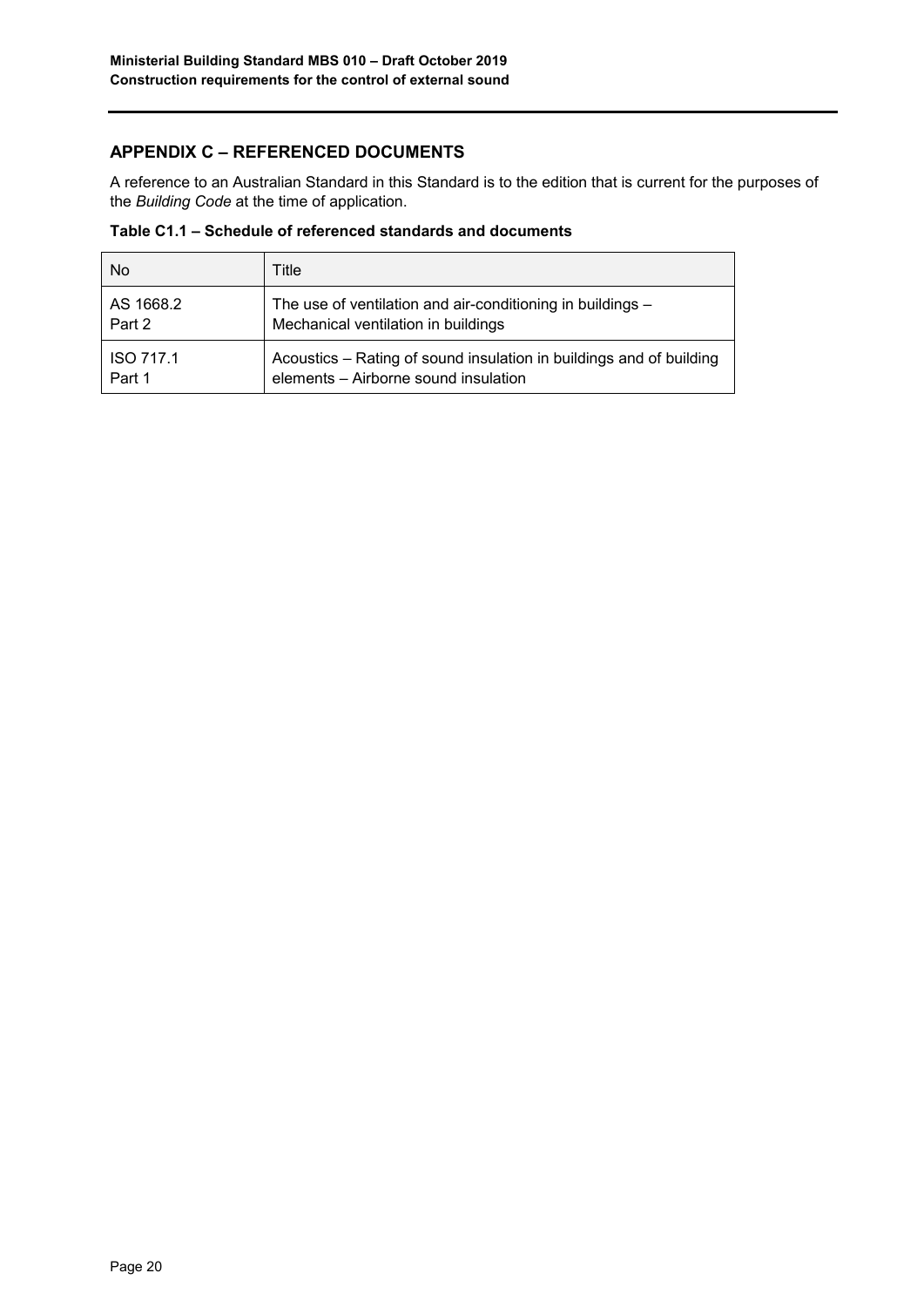# **APPENDIX D – GUIDE**

#### **D1.0 - Measurement of** *separation distance*

Figures **D1.1** to **D1.3** illustrate how *separation distances* for roads and rail lines are determined.

The *separation distance* between the *building envelope* and the *sound source* is measured in a straight line from any point measured from 3m inside the *transport corridor* (ie 3m from the boundary of the *transport corridor*) to any point on the building façade that faces the *transport corridor* (ie an external wall or part thereof that is exposed to the *sound source*)**.**



**Figure D1.1 – Measuring the** *separation distance* **for dwelling adjacent a road or rail line**



**Figure D1.2 - Measuring the** *separation distance* **for dwelling 2 adjacent a road or rail line**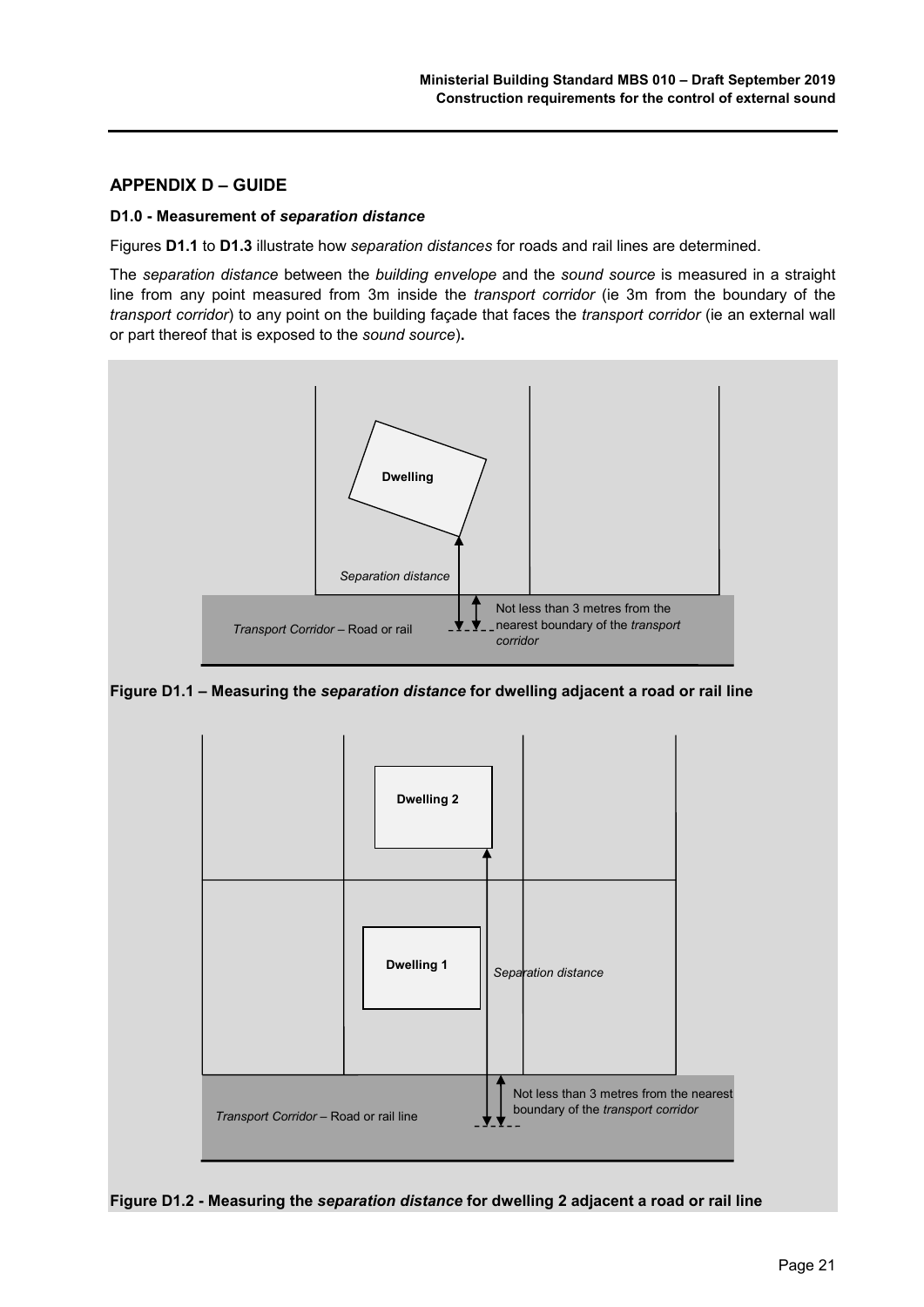

**Figure D1.3 – Road or rail** *separation distance* **definition**



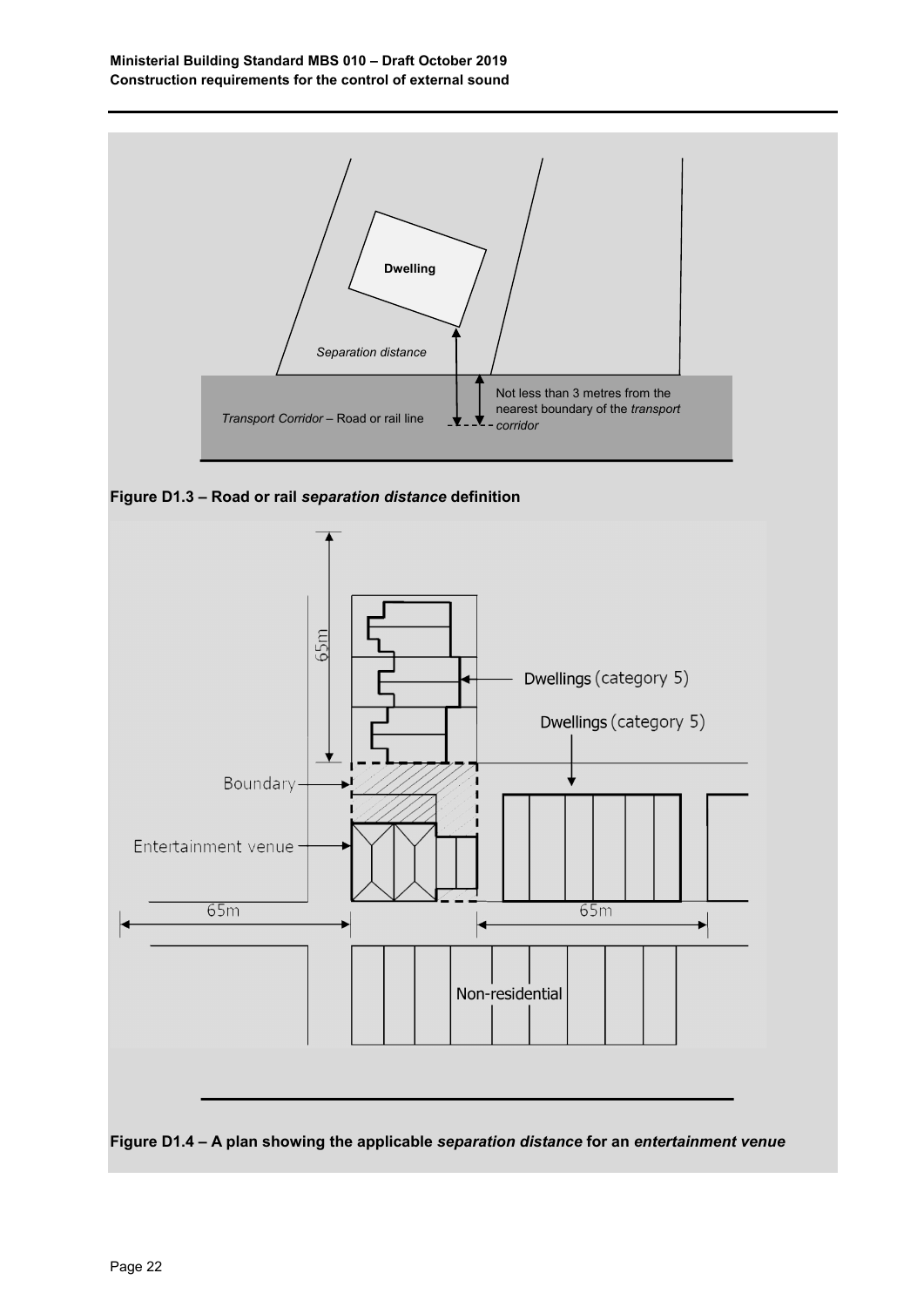The separation distance for an *entertainment venue* is taken from the allotment boundary of the *entertainment venue.*

#### **D2.0 -** *Façade sound reduction*

The *façade sound reduction* to be provided by the *building envelope* for each *sound exposure category* is based on a base reduction of 20 *dB(A)* for standard construction, increasing by 4 dB increments for Category 1 and for each subsequent *sound exposure category* as shown below.

| <b>Sound exposure category</b> | Sound attenuation dB(A) |
|--------------------------------|-------------------------|
|                                | 24                      |
|                                | 28                      |
|                                | 32                      |
|                                | 36                      |
|                                | 40                      |

Knowing the external sound level at the facade and the desired internal sound level then determines the *façade sound reduction required* as expressed in the *sound exposure category*.

#### **D3.0 - Windows and doors**

The weak point for noise transmission in any facade will be the doors and *window*s, particularly-

- (a) the ability of the glazing to provide the necessary sound attenuation; and
- (b) the quality of the sealing around the whole of the frame and round any openable sections.

As the area of *windows* increases, the benefits of the rest of the facade (for providing sound insulation) is progressively compromised to the point where the *window* is the whole of the facade.

#### **D4.0 - Sound exposure categories for different facades of the** *building envelope*

Where the *designated sound source* is a *transport corridor* the most exposed facades are those that have a direct line of sight to the *transport corridor*.

Facades that are not directly exposed to the *designated sound source* (generally the facade opposite the most affected facade) are deemed to have a *sound exposure category* one less than that applying to an adjoining façade which is directly exposed to the *designated sound source*.